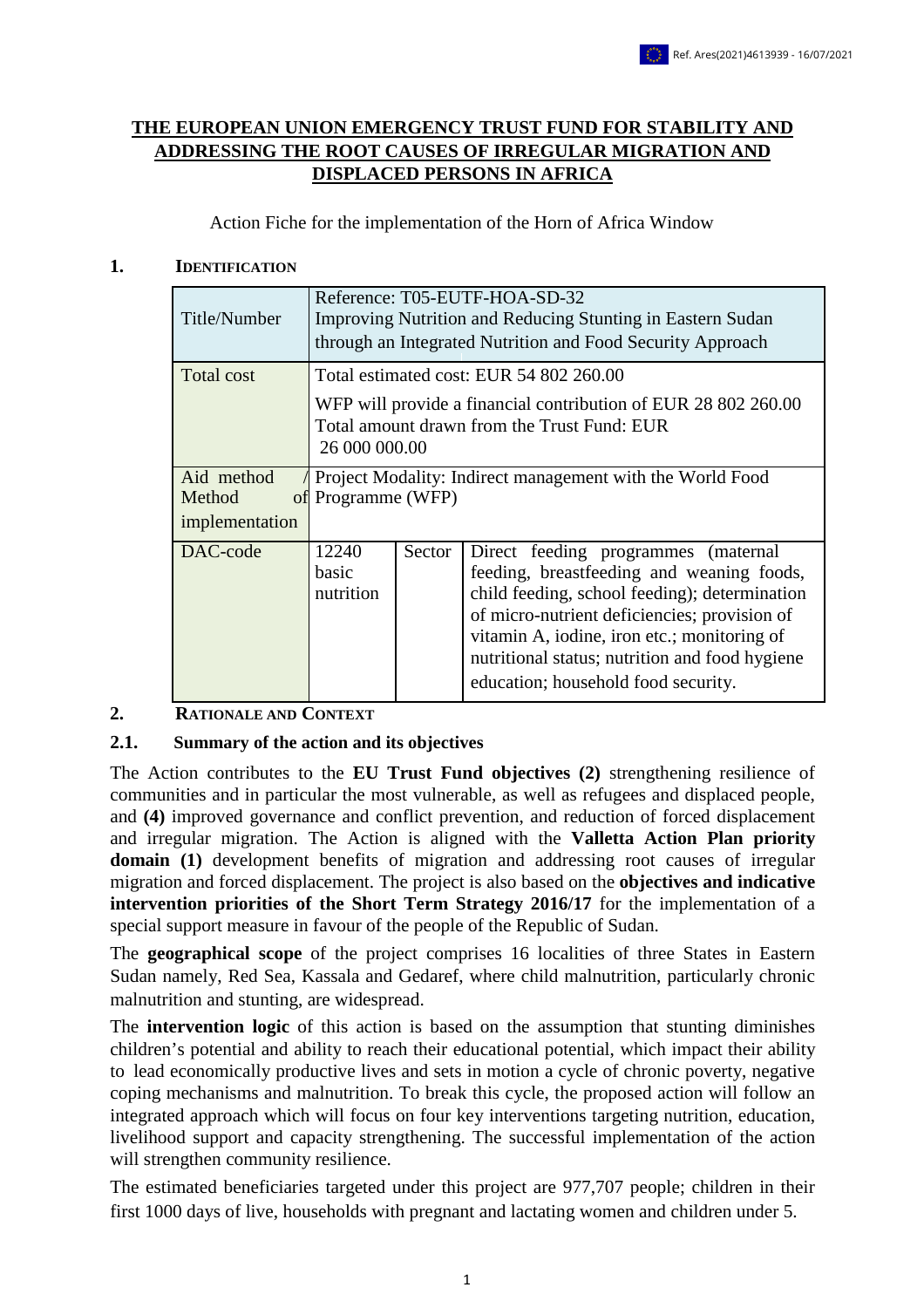The **overall objective of the action** is to enhance the ability of women and children in the States of Red Sea, Kassala and Gedaref to lead socially and economically productive lives, and in doing so strengthen their resilience and that of their communities.

The **specific objective** is to improve the nutritional and food security status of women and children in vulnerable households including refugees in and out of the camps of targeted localities in the States of Red Sea, Kassala and Gedaref through nutrition-specific and nutrition-sensitive interventions.

The exit strategy of the project builds on a long-term approach strengthening local authorities' capacities to continue implementing national food security and nutritional programmes and strengthening the resilience of communities.

### **2.2. Context**

### **2.2.1. Country context**

With an area of approximately 1.9 million  $km<sub>2</sub>$  (almost half the size of the EU), Sudan is the third largest country in Africa. An estimated population of 40 million inhabitants is growing rapidly, and Sudan is experiencing a major demographic transition. It is estimated that 40% of the population is below 14 years old.

Sudan is categorized as a low middle-income and fragile country. About 46.5% of the population lives below the poverty line, while 8% lives in extreme poverty. Almost 9.3 million people are in need of humanitarian assistance (Oct 2020). Socio-economic indicators remain low in a context of deep economic crisis, with reduced revenues after the independence of South Sudan, low oil prices and an economy that is not diversified. In the global Human Development Index rankings, Sudan was placed at 166 out of 187 countries in 2014. It is estimated that 20% of the active population is unemployed, with women's unemployment nearly twice that of men. Agriculture remains the main source of employment, although the urban informal sector is reported to account for more than 60% of GDP. Poverty is heightened by inefficient development plans and strategies, reduced public expenditures on basic services, and erosion of land and natural resources. An interim Poverty Reduction Strategy Paper (I-PRSP) and the Five-Year Program for Economic Reforms were approved by the Sudanese parliament in December 2014.

Socio-political instability and the ongoing economic crisis have exacerbated needs while deepening poverty in areas in the central and eastern parts of Sudan, where humanitarian partners have a limited presence. In addition, environmental factors, such as erratic climate shocks, exacerbate the humanitarian crisis, contributing to displacement and food insecurity. Sudan experienced unpredictable rainfall patterns and floods, with negative consequences to the harvest and food supply. The lockdown measures to prevent the spread of the COVID-19 pandemic significantly decreased commodity movement, market function and cross-border trade, and compromised livelihoods, daily labour opportunities, reducing household purchasing power and food access of the vulnerable population.

Sudan has borders with countries facing challenges of fragility and instability: Central African Republic, South Sudan, Libya, Eritrea or Chad. Sudan is at the centre of the Eastern African migration route, towards North Africa and Europe. Hundreds of migrants, asylum-seekers and refugees originate from or transit through Sudan every month, with only a minority choosing to settle in the country. The country hosts over 1.1 million refugees from neighbouring countries (HNO 2020). Traffickers and smugglers operate in the country. About 3.1 million people are internally displaced (IDPs) and almost 367,000 are refugees and asylum seekers. The capital, Khartoum, and the states of Kassala, Gedaref and White Nile, are the most affected areas by migration flows heading to Europe through Egypt and Libya. In White Nile State, a continuing flow of South Sudanese refugees is registered. About 84% of the new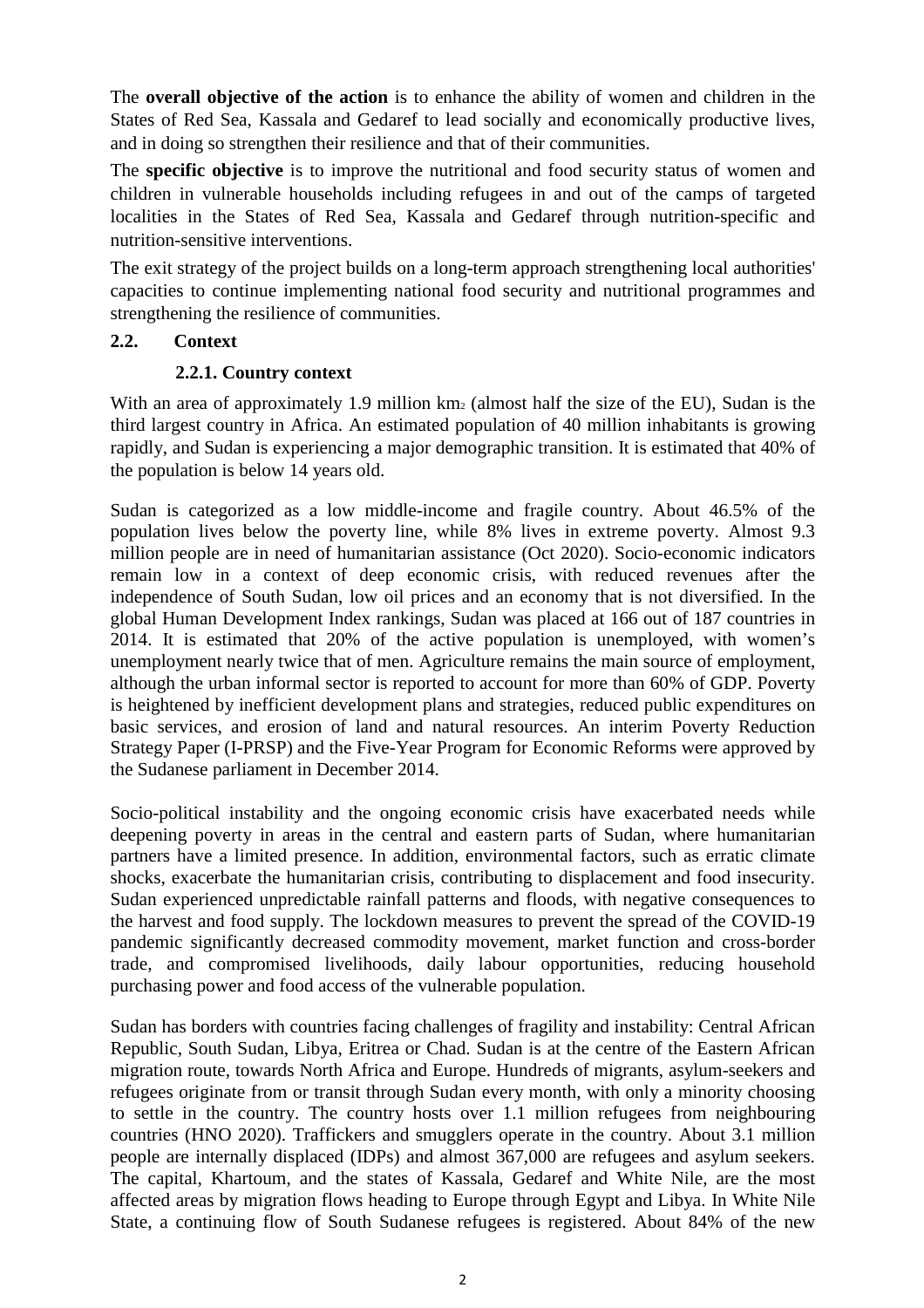arrivals are women and children. Sudan also hosts significant numbers of Syrian refugees and several thousand Yemeni refugees who have arrived in Sudan in recent years.

Sudan also has the largest population of displaced people in Africa. Only in Darfur, some 1.6 8 million displaced people are registered as living in camps (HNO 2020). For unregistered IDPs, i.e. displaced people living in rural settlements and urban areas, estimates vary considerably, especially as there is no systematic registration of displacement outside camps. Nearly all communities in conflict-affected areas, whether sedentary rural farmers, nomadic pastoralists, public sector workers or urban dwellers, have been impacted, further undermining their capacity to host displaced people. Protracted displacement has disrupted traditional livelihood activities of both displaced and host communities, and eroded community resilience to withstand shocks. Displaced people are essentially made more vulnerable due to their reduced access to natural resources such as land and water, and a chronic shortage of basic services. Conflicts also impact pastoralists' traditional migration routes and farmers' capacity to transport their crops.

### **2.2.2 Sector context: policies and challenges**

Eastern Sudan has the second lowest health indicators in the country, the worst being in the conflict- affected areas of Darfur. The percentage of Family Health Centres offering a full package of Primary Health services<sup>1</sup> is only 18% in Red Sea, 29.8% in Kassala, and 55% in Gedaref. Under-five mortality rates are higher in Gedaref, Red Sea and Kassala (respectively 107, 122 and 87 per 1000 live births) than the national average of 79; infant mortality rates in Red Sea, Gedaref and Kassala (respectively 85, 65 and 62 per 1000 live births) are higher than the national average of 60; high stunting rates are reported in Red Sea, Kassala and Gedaref (respectively 46%, 55% and 52%).

The food insecurity situation in Sudan is due to several factors which contribute to what is known as a "complex emergency". Key drivers include continued unrest and its attendant displacement, climatic variability resulting in recurrent droughts and floods, inadequate investment in smallholder (especially rain fed) farming. In addition, weak food security policies, poor rural infrastructure, lack of access to land and to income-generating opportunities, and rising fuel and food prices (for instance, food prices are estimated at 150% higher than the average of the last five years) have resulted in an estimated 9.6 million people in Sudan facing food insecurity. Limited access to basic public services coupled with the above-mentioned chronic and transient factors has resulted in more than three million people requiring humanitarian assistance every year. As a result, households' food insecurity is one of the primary underlying causes of malnutrition in Sudan.

The food security and nutrition situation has become even worst in Eastern Sudan, in particular in Gedaref and Kassala States, due to the large influx of refugees coming from Tigray region of Ethiopia due to the conflict. Since November, according to UNHCR 62,166 refugees have crossed the border to escape violence, and 41,181 are hosted by Um Rakuba and Tunaydba refugee camps. To mitigate potential health and security risks, the UN agencies and partners are working to relocate refugees to camps away from the border. The relocation of refugees to Um Rakuba has been suspended as the camp reached its maximum capacity. While work is ongoing to set up additional communal shelters and tents in Um Rakuba in the extension of land allocated by the government, UNHCR has started relocations to the newly set up site in Tunaydbah.

In 2003 the essential primary health care package policy was drafted. The package included vaccination of children, RH, IMCI, Nutrition, Treatment of common illnesses, essential drugs.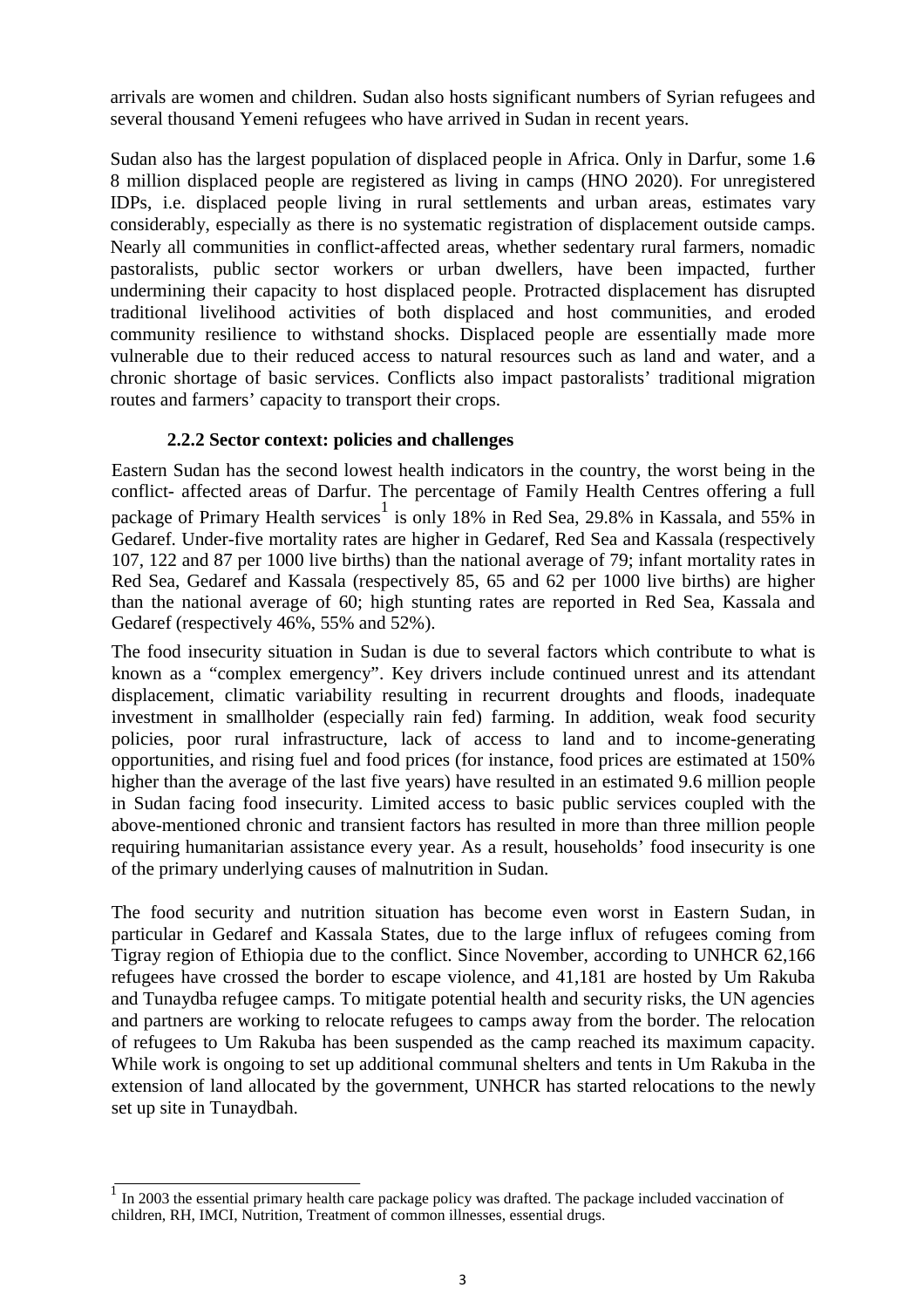There are gaps in all the sectors, from water (incl. water trucking and chlorine tablets), sanitation (incl. latrines, drainage, and waste management) and hygiene (incl. shower rooms and handwashing facilities) to health facilities (incl. general medicine, reproductive health, ambulances, solar power, isolation centres, health staff, medicines, laboratory tests, and medical supplies), food (incl. quality and variety), shelter (incl. durable emergency shelters) and protection response, especially youth protection activities, mental health and psychosocial support and GBV response. Fuel shortages, limited numbers of vehicles and limited road access are also posing a challenge to the relocation of the new arrivals as well as the provision of supplies to the different sites.

The crisis has affected not just refugees, but the communities hosting them, who are just as vulnerable. The weakness of the host economy may place a further burden on the host populations and erode their ability to withstand shocks and achieve food security over time

The World Food Programme (WFP) is playing a critical role in providing life-saving food and nutrition support in particular in the camps and surrounding areas.

#### *Undernutrition in Eastern Sudan*

Undernutrition, in acute and chronic manifestations, is a significant public health problem in Sudan. The Sudan National S3M survey undertaken in 2013 indicated a total of 54 out of 184 localities with acute malnutrition prevalence above the emergency threshold of  $15\%$ <sup>2</sup>. Red Sea State also presents the highest level of maternal under-nutrition with one in every three mothers malnourished. The S3M II nutrition survey results showed an overall tendency for improvement in stunting rates, but also sharp increase in GAM in some localities. The nutrition in the eastern states remains of great concerns with indicators above the highest severity thresholds.

#### *Stunting*

Since 1986, the prevalence of stunting has been consistently estimated above 30%. The latest Multiple Indicator Cluster Survey (MICS) conducted in 2014 shows stunting prevalence among under-five children is 38.2%, with severe stunting affecting approximately 18.2% of children across the country. Today, an estimated 2.2 million children are stunted, or one in every three children. The Eastern Sudan States of Kassala, Gedaref and Red Sea have stunting prevalence above the national average (see above). Disaggregated data in the localities being targeted by this project exhibit a stunting prevalence between 50-70% in some of these localities. One- third of infants are born with a low birth weight, caused by – among other factors – poor maternal nutritional status and inadequate dietary intake by the pregnant mother, often due to limited access to a nutritious and well balanced diet.

Underlying causes of stunting amongst children include: poor household food security; poor water, sanitation and hygiene practices causing frequent infections; low awareness on adequate child feeding practices; poor child caring practices; inadequate health services and poor environment. At a broader level, a lack of effective policies and strategies, a lack of effective programmes addressing identified food security and other direct and underlying nutrition problems, and financial and human capital limitations, all contribute to stunting.

<sup>&</sup>lt;sup>2</sup>http://www.coverage-monitoring.org/wp-content/uploads/2014/12/Sudan\_S3M-\_2013\_FINAL-Endorsed-EXECUTIVE-SUMMARY\_25Nov2014.pdf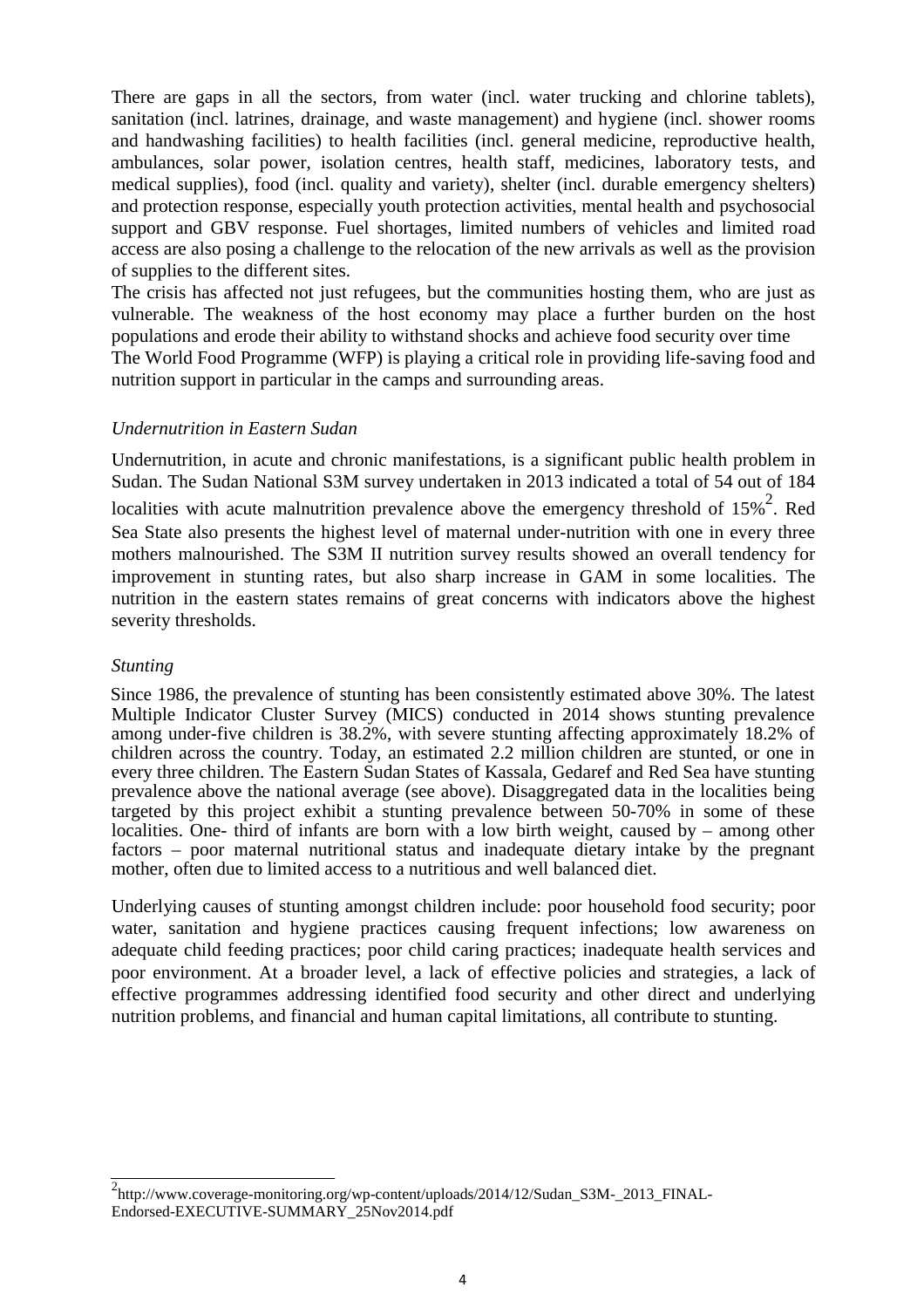#### *Nutrition Sector Policies*

In August 2016, the Government of Sudan, jointly with UNICEF and WFP, launched a *Case of Investment in Nutrition in Sudan3* which shows how undernutrition is one of the country's most serious, but least addressed, socioeconomic and health problems. People's health suffers from a lack of awareness about consequences and prevention of undernutrition. In addition, the country's operational and financial capacity to develop and implement a comprehensive nutrition policy is extremely limited.

As a result of insufficient investment in nutrition over the past 30 years, the country has missed opportunities for social and economic development.

The 2012-2016 National Health System Strategic Plan (NHSSP) is the overarching strategy to improve health and strengthen the health system in Sudan. It focuses on increasing access to primary health care (currently reaching only 80% of households with wide disparities between States) and increasing the quality and coverage of an essential package of care, including nutrition. While the NHSSP takes a comprehensive approach, current implementation has not resulted in significant changes of the nutritional status of the population, and in particular in a reduction of stunting among children.

Complementing the NHSSP there was the Ministry of Health's National Nutrition Strategy Plan (2014-2018), which is an inter-sectoral tool to provide basic treatment and prevention services for acute malnutrition as well as addressing the underlying causes. An updated and revised National Nutrition Strategic Plan for the period 2014 till 2025, leading up to the global World Health Assembly targets, was formulated with support of the UN Agencies and the wider nutrition stakeholder community and feeds into the countries Sustainable Development Goal commitments.

The Government of Sudan remains committed to addressing malnutrition in the country. Sudan joined the Scaling Up Nutrition (SUN) movement five years ago (14 October 2015), enabling the country to advocate for additional resources and technical support at national and international levels in order to support the implementation of nutrition-specific and nutritionsensitive policies.

Government policy related to food security has always focused primarily on stimulating agricultural production (e.g. through the Agricultural Revitalisation Programme<sup>4</sup>), especially cereal production, rather than addressing the different aspects of food insecurity. At State level, decades of instability have negatively impacted on their capacities to plan, budget, formulate and implement sector policies defined at central level. Current State Government Sector Policies and Strategic Plans are replicas of federal Government policies and are not necessarily based on the States' and localities' contexts. However, there are encouraging signs of the Government's intention to start addressing the multi-dimensional nature of food insecurity in a more effective way. For instance, the EU-funded Sudan Food Security programme has assisted in the creation of a Food Security and Nutrition Technical Secretariat at State level, and the authorities have shown a strong commitment to provide the Secretariat with permanent and qualified staff.

Moreover, the Government has presented the 5-year National Agriculture Investment Plan (SDNAIP, 2020-2026) to address some of the most significant challenges to agricultural development in the country, to increase access to local food, to reduce poverty and malnutrition, and to boost income generation for rural families, especially for smallholders.

<sup>3&</sup>lt;br>http://www.avenirhealth.org/download/OHTCountryApplications/PDF/150619%20P893\_UNICEF\_Investment  $\frac{1}{4}$ Case\_Collated\_v3.pdf

<sup>4</sup> The four-year Agricultural Revitalization Programme was launched in 2008 with a high level of political support. It has been a very ambitious programme that identified policy related gaps to agricultural development including financial, marketing, investment and land use policies as well as institutional reform. The programme has fallen short at the implementation stage for reasons related to capacity to implement the policies required.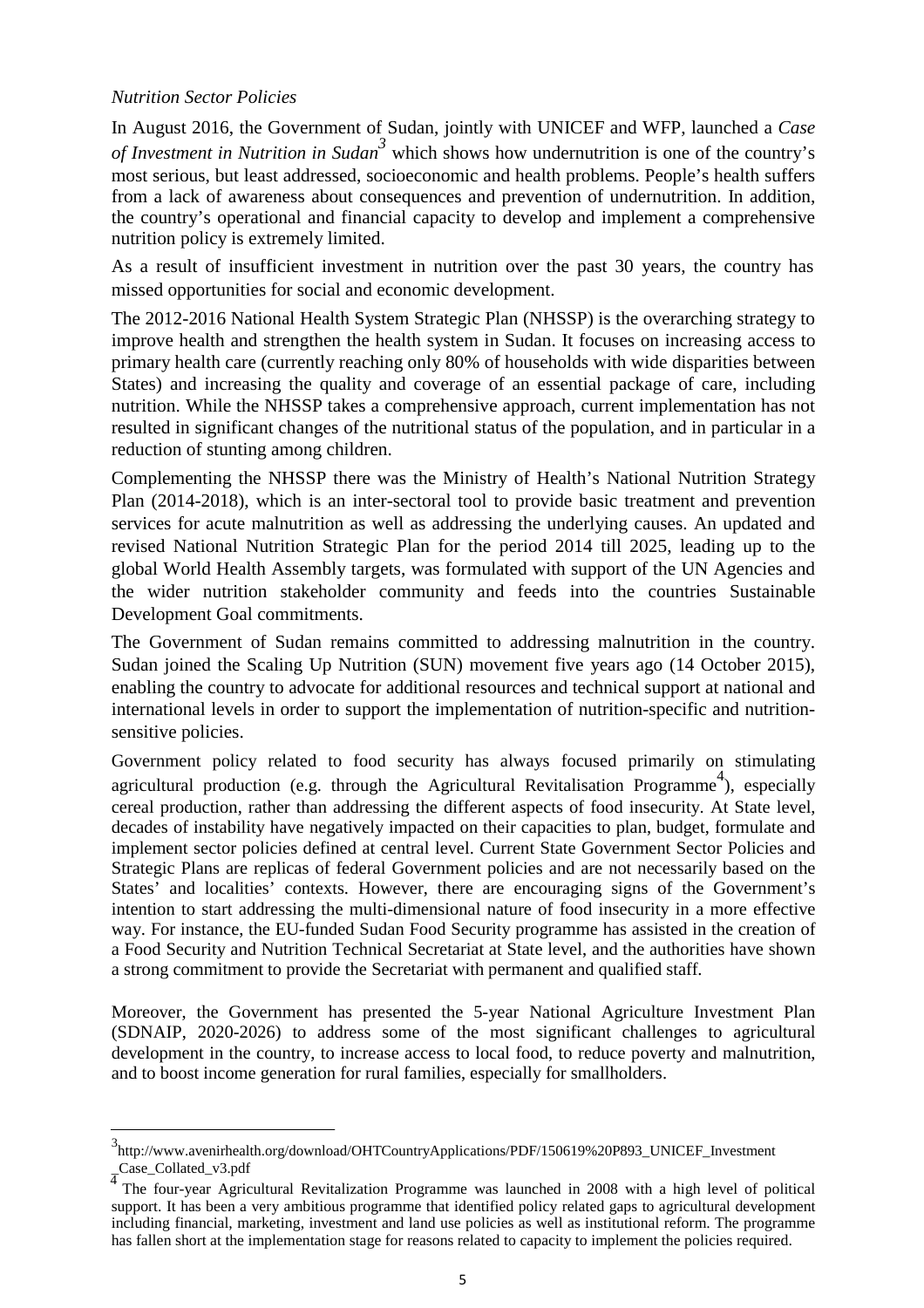#### *Shocks and stresses*

In Red Sea, Kassala and Geradef States, climate-related shocks as a result of unpredictable and uneven rainfall are increasingly leaving households more vulnerable and unable to cope or adapt. Households that have lost their productive assets and are relatively new to cultivation, or those with little access to services, support and information, face particular difficulties withstanding climate-related shocks.

In these three states, agro-pastoralists and farmers are constrained by multiple challenges, including weather, availability of arable land, limited knowledge and skills for diversifying livelihoods, limited infrastructure and farming inputs and poor access to credit. Households and communities have inadequate access to agricultural extension services and therefore their agronomic skills and knowledge are relatively low. In addition to erratic rainfall, the limited access to agricultural extension services is a stress for cultivators.

At the national level, Sudan has developed a number of policies and strategic papers to address these shocks and stresses (such as the case of the Integrated Water Resource Management (IWRM), a National Adaptation or a National Strategy for Environmental Protection). However, despite the existence of different policies related to climate change, implementation is still lagging behind, and adaptation to shocks needs to be strengthened into programmes at the State level.

### **2.3. Lessons learnt**

The targeted States of Kassala, Red Sea and Gaderef are characterized by persistent and widespread drought that has contributed to severe hardship, poverty, hunger, displacement, migration, malnutrition and even famine.

Based on experiences in the Sahel and Horn of Africa, the following lessons have been gleaned:

### *Costs of undernutrition*

The estimated impact of malnutrition on the global economy is estimated at US\$3.5 trillion per year, resulting from economic growth foregone and lost investments in human capital associated with preventable child deaths, 45% of which can be ascribed to poor nutrition, as well as premature adult mortality linked to diet-related non-communicable diseases. Further costs are incurred through impaired learning potential, poor school performance, compromised adult labour productivity and increased health care costs.

The National Council of Child Welfare in Sudan and the African Union Commission led the Cost of Hunger Study Initiative to estimate the social and economic impact of child undernutrition in 2019 which showed that the total loss associated with undernutrition in Sudan are estimated at SDG 11.6 billion, or USD 2 billion for the year 2014. These loses are equivalent to 2.6 percent of Sudan 2014 GDP

### *Availability and Access to Health Services*

Children who are acutely malnourished are 3-4 times more likely to die than children with a normal weight and height for their age. Malnutrition contributes to 45% of child deaths every year. The treatment and prevention of malnutrition is essential in reducing mortality, morbidity and improving the health status of children. The availability of a basic package of services and a range of care for children suffering from acute malnutrition is essential in reducing the overall burden of undernutrition.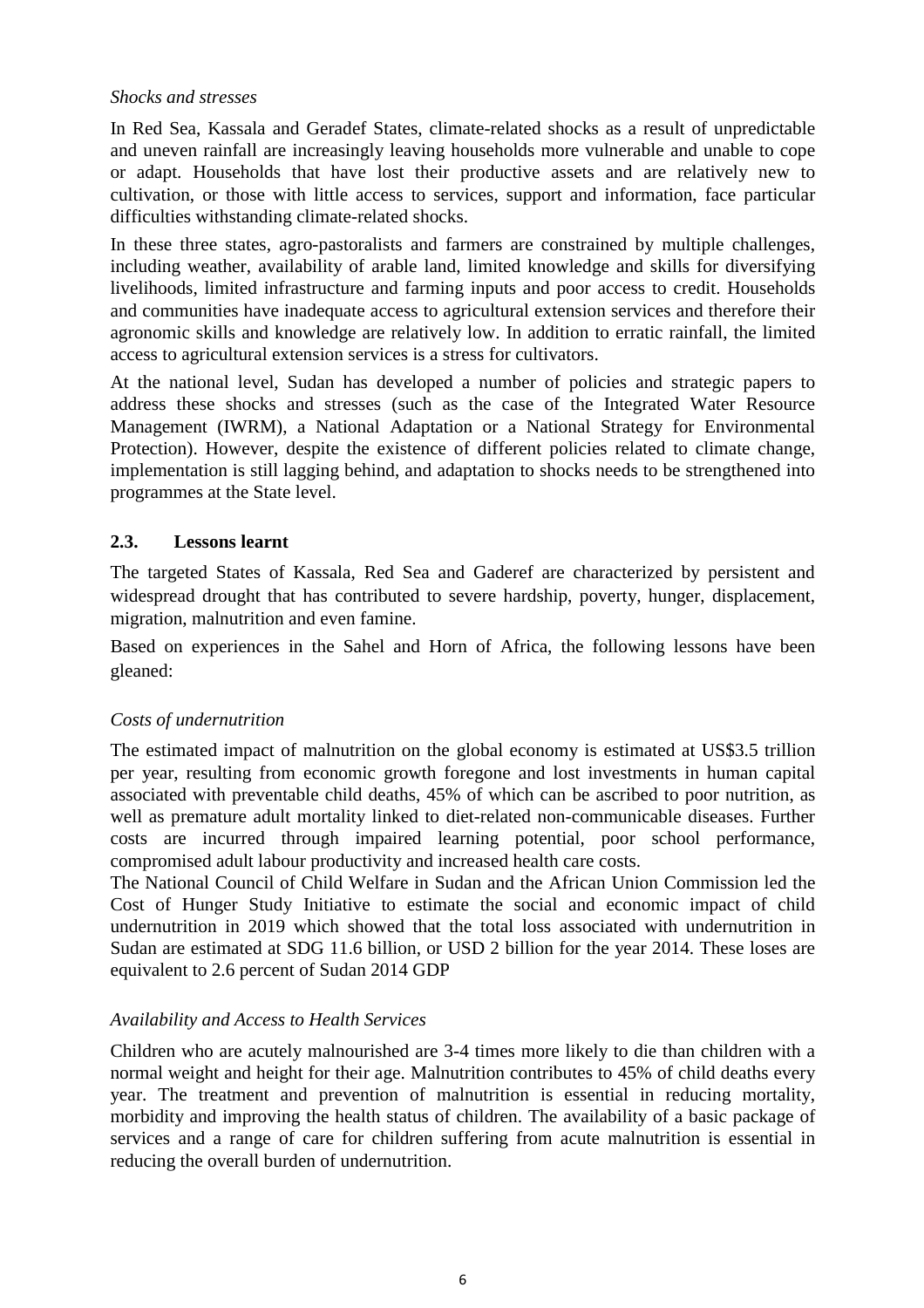#### *Importance of Social Behaviour Change Communication*

Eastern Sudan presents a complex scenario of multiple tribes with different cultures and practices related to food, nutrition and women's health. For the success of any programme, a strong social and behaviour change component needs to be incorporated in all activities.

#### *The Link between Education and Nutrition*

Research has shown that well-nourished children concentrate better in school, have higher educational attainment and better job opportunities as adults. Keeping girls in school has a direct link to the nutritional status of their children, as educated girls are generally more able to make more well-informed choices about child birth, child care, utilization of health services and nutrition. Investment in girls' education, in particular, has been proven as one of the most effective ways to address undernutrition. Schools also provide an effective platform for disseminating nutrition related messages, teaching life skills and reinforcing positive behaviours (e.g. hand washing), which can all contribute to improved nutritional outcomes.

Given the high proportion of out of school children in Eastern Sudan, due to a range of factors including being pulled into income generating activities, early marriage, etc., WFP proposes to provide school meals to incentivize families to send their children to school. The on-site meals, some of the commodities for which will be bought locally to stimulate local demand, can be combined with conditional cash assistance for families based on attendance, complemented by SBCC on good nutrition and diversifying diets. The cash assistance can also stimulate the local economy and improve the nutritional status of families. The programme will provide students to access education, allowing them to focus on learning and for families to receive the assistance they need to not pull their children out of school.

#### *Agricultural and vegetable gardening activities*

Complementary activities such as supporting the production of food or setting-up school gardens are also opportunities to talk about nutrition. These activities promote the integration of nutrition and health, and food security with livelihoods and provide an additional source of income for households. They contribute to the diversification of household diets and thereby to the prevention of malnutrition. These activities target different categories of the population: school gardens for children, crops from improved seeds for men, and collective or family gardens for women - thus involving every single member of the household.<sup>5</sup>

Starting from 2021, WFP will implement a pilot Home-Grown School Feeding Program (HGSFP), in select schools, by linking its school feeding programmes with local smallholder farmers to provide schoolchildren food that is safe, diverse, nutritious and local. WFP will document and analyse the results will inform future HGSFP programming.

<sup>5</sup> FAO, 2014, Integrating nutrition and food security programming - Analysis of experience in the Sahel and the Horn of Africa - December 2014,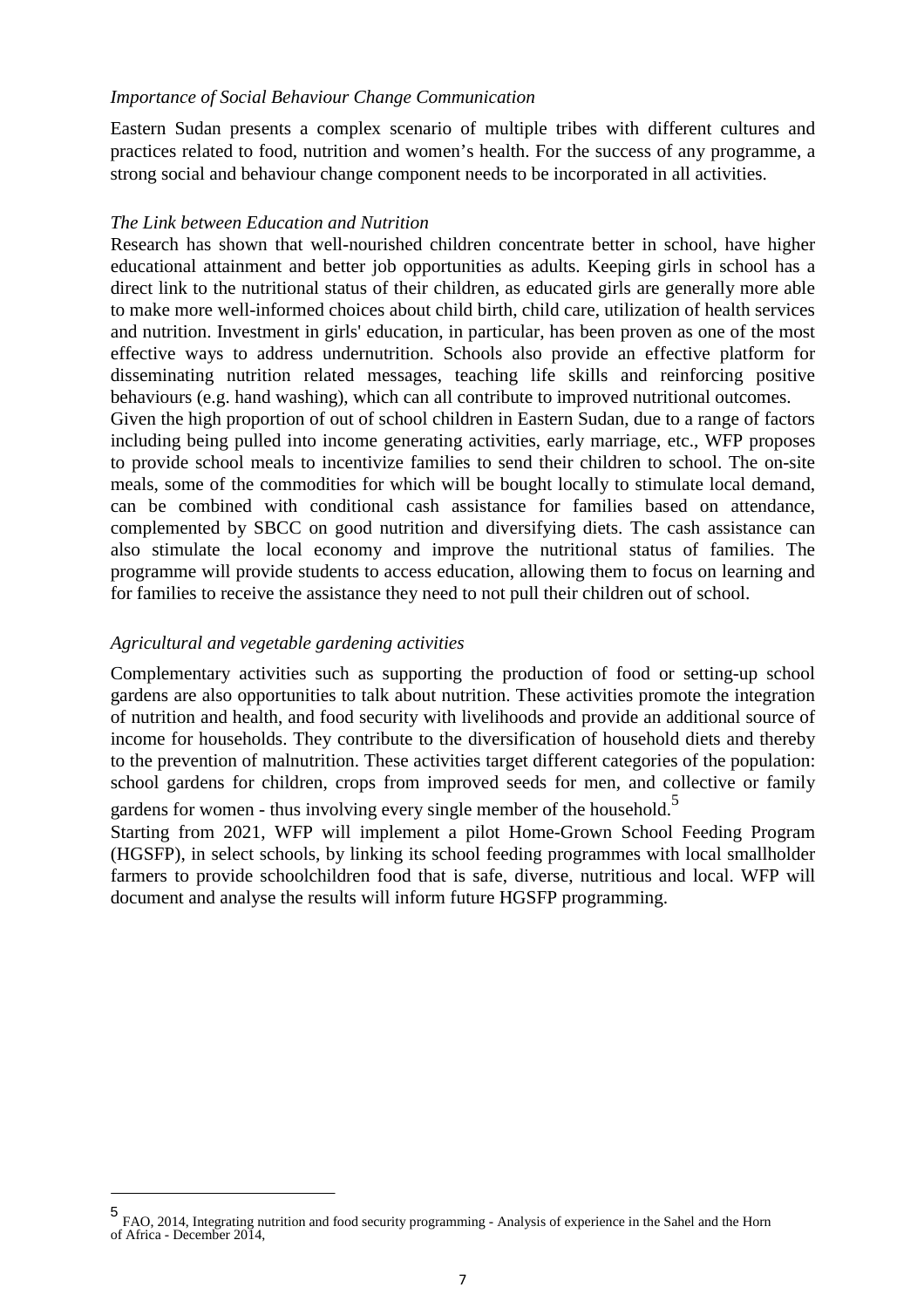### **2.4. Complementary actions**

Most of the donor funding for nutrition in Sudan is for short-term support of humanitarian action with limited longer-term outcomes.

The proposed project will build on and work in synergy with EU and non-EU funded projects and with other development partners to ensure complementarity of approaches.

Activities under this proposal are complimentary to:

- Projects funded by the EDF implementing the Special Measure for Sudan in the focal sectors of basic services (health and education), food security and governance, which are channelled through the EU Trust Fund. This is notably the case of the project Strengthening Sudan Health Services (EUR 12 000 000), implemented with the Italian Development Cooperation and aimed at improving basic health services and institutional capacity building at locality and national levels, and the Regional Development and Protection Programme currently being implemented in Kassala and Gedaref.
- Projects funded by the DCI under the Food Security Programme in East Sudan (EUR 7 000 000), which have a nutrition component principally targeting households in rural areas.
- EU humanitarian aid-funded protection projects/components under the EU Humanitarian Aid Regulation 1257/96.
- The ongoing Protracted Relief and Recovery Operations (PRRO) of WFP covering the period of July 2015 to June 2017, in which assistance is provided through Cash Based Transfer, Targeted Supplementary Feeding Programme, Food-based Prevention of Moderate Acute Malnutrition, School Feeding and Food Assistance For Assets.
- The Joint Resilience Building Programme in Kassala funded by UKAID to build resilience of communities in four vulnerable localities in Kassala through improved food security, nutrition, health status and gender equity of Kassala State.
- Inclusive and Sustainable Value Chains and Food Fortification: subject to approval of the European Commission, this is a joint initiative between WFP, FAO and WHO to build the capacity of the Government and retail market to provide country-wide fortification of staple foods.
- WFP Social Protection and Productive Safety Net Program in Red Sea State, funded by the Italian Development Cooperation.

# **2.5. Donor Coordination**

A coordinated approach between the Donors, UN Agencies, NGOs and Government entities at the national and state/local level is critical to ensure there is an agreement on key objectives, complimentary targeting and preventing the duplication of activities.

A Development Partners Group (DPG) was established in 2015 following preparatory work by the UK (DFID) and the EU. The DPG convenes active development partners in the country on a semi-regular basis, acting as an umbrella for thematic sector groups. A meeting to consider a future modus operandi for the DPG was held in June 2016. The UNDP acts as a secretariat to the DPG. In Sudan only a few sectors have groups of this nature. The Government participates in these groups.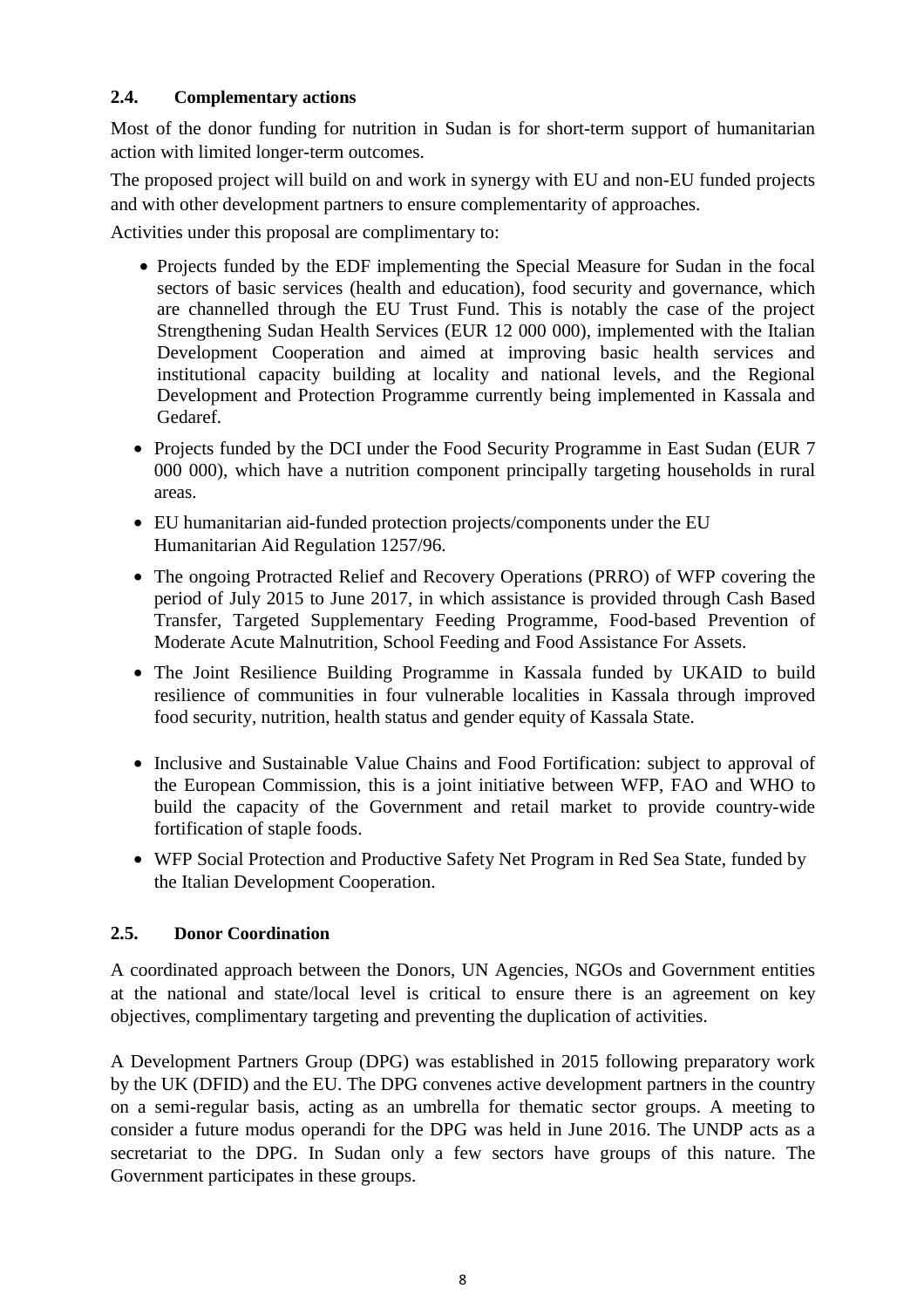At the EU level, donor coordination takes place through the EU Heads of Cooperation meetings, held on a regular basis, as well as the EU+ (Switzerland and Norway) Migration working group also held on a regular basis.

The total project size is EUR 54.8 million and in addition to EU's contribution of EUR 26 million, WFP mobilised some EUR 28.8 million from other donors. With a contribution of EUR 28.8 million, WFP will expand nutrition component to fully cover targeted localities, scale up livelihood activities and to continue its school feeding project which WFP is already implementing in Kassala and Red Sea states. The school feeding programme contributes to ensuring access to education and under this proposal, the schools will be used as an important platform to enhance nutrition education in an integrated manner.

Funding has been secured for initiating school feeding in Gedaref and expansion in Kassala and Red Sea under CERF, which will start upon opening of schools for the 2020-21 school year, which will give the opportunity for WFP to expand the use of micronutrient powders (MNPs) in school meals programme from 10 to 16 localities under this project.

In addition, complementary donor funding is planned to be provided for the Targeted Supplementary Feeding programme for the state of Kassala.

WFP will implement the project in close cooperation with state authorities and line ministries, notably HAC, COR, MoLSD, MoA and MoH in programme design, targeting, transfer modalities, monitoring and evaluation and technical rigor. For operational implementation of the project, WFP will work with national and international NGOs - who will be responsible for the coordination of nutrition components in line with the Nutrition Investment Case for Sudan. A state steering committee will be reactivated, comprising all involved line ministries, WFP (sub-office) and participating NGOs - to coordinate the overall project, guide programme development and link federal systems to state level implementation.

WFP activities are aligned with national policies and priorities including the Interim Poverty Reduction Strategy Paper (IPRSP), Sudanese National Agriculture Investment Plan (SDNAIP) and the Twenty-Five Year National Strategy (2007-2032). The National Nutrition Strategy (2014-2025)—developed with the support of WFP—which seeks to improve access and utilization of health services, strengthen institutional support for Scaling Up Nutrition (SUN) and advocates for nutrition in development priorities across sectors. As well as the Nutrition Investment Case for Sudan which proposes an integrated multi-sectoral package of interventions designed for the prevention of child malnutrition both acute and chronic, reduction of child mortality and interventions to improve maternal nutrition. WFP is also a key stakeholder in the Strategic Response Plan (SRP) which identifies humanitarian need and sector priorities as well as the United Nations Assistance Framework (UNDAF) 2012-2016, and its successor for 2017-2021, which supports the Government's main development priorities.

### **3. DETAILED DESCRIPTION**

# **3.1. Objectives**

The **overall objective of the action** is to enhance the ability of women and children in the States of Red Sea, Kassala and Gedaref to lead socially and economically productive lives, and in doing so strengthen their resilience and that of their communities.

The **specific objective** is to improve the nutritional and food security status of women and children in vulnerable households including refugees in and out of the camps of targeted localities in the States of Red Sea, Kassala and Gedaref through nutrition-specific and nutrition-sensitive interventions.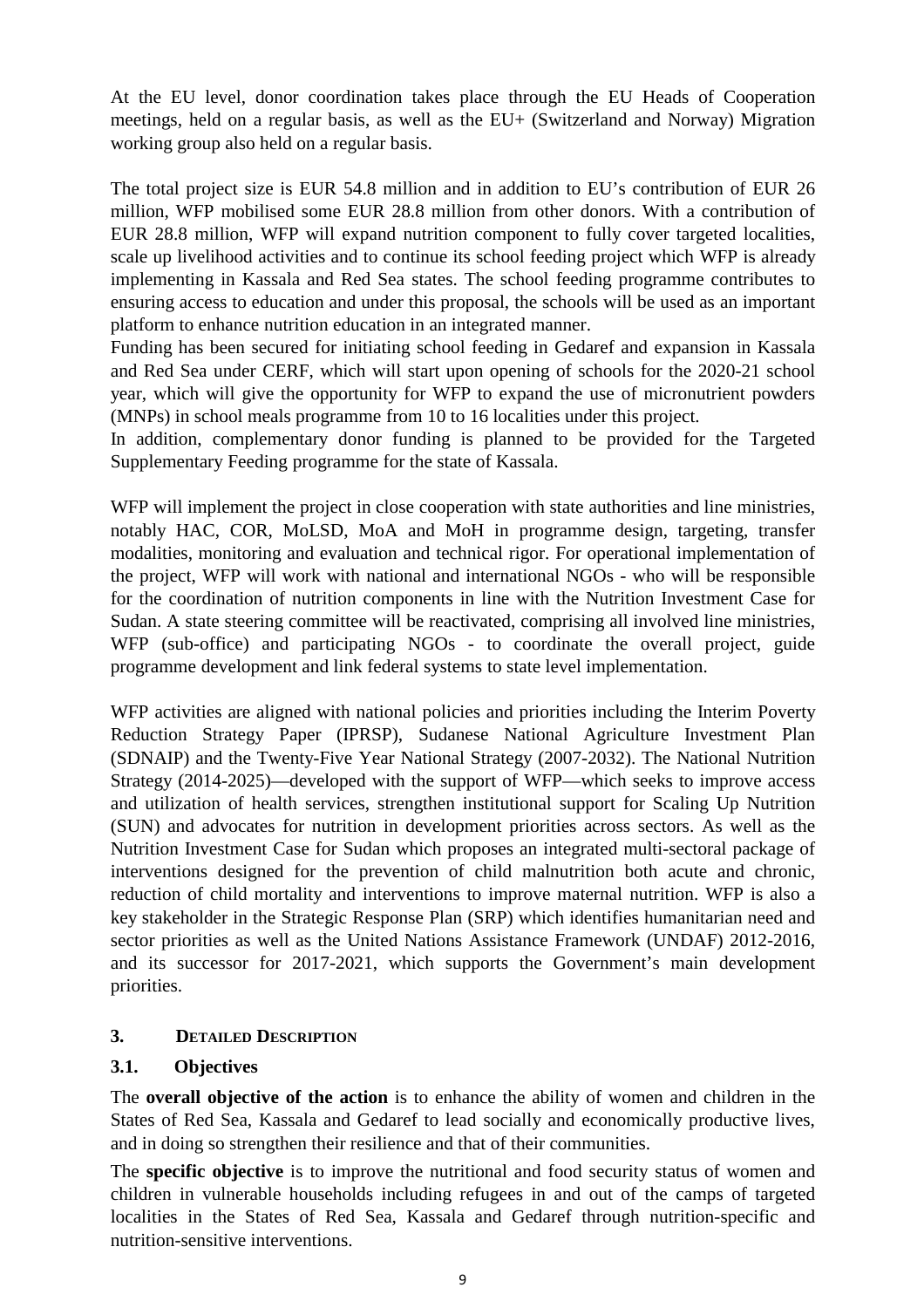#### **3.2. Expected results and main activities**

The proposed project is expected to achieve the following results:

# *Result 1: Increased access to direct nutritional services contributing to the prevention of stunting*

This result will be achieved through the implementation of three key activities:

*Activity 1.1: Implement a targeted Supplementary Feeding Programme* which will treat moderately acutely malnourished (MAM) children under 5 and pregnant and lactating women through the provision of specialized nutritious foods. Children and pregnant and lactating women (PLW) will be screened and enrolled into the treatment programme for up to three months, or until their health has sufficiently improved.

*Activity 1.2: Implement food-based prevention of Moderate Acute Malnutrition (MAM)* with focus on children under 2 years of age (part of the 1000 days approach) and pregnant and lactating women aimed at the prevention of MAM in addition to facilitating access to complementary health interventions such as deworming, immunization and Vitamin A supplementation.

*Activity 1.3: Apply Home fortification* through the provision of micronutrient powders aimed at the prevention of micronutrient deficiencies in children under 5 and pregnant and lactating women.

# *Result 2: Improved caring practices and nutritional awareness amongst parents and caretakers of children*

Conduct social and behaviour change communication (SBCC) activities at community level.

*Activity 2.1:* SBCC amongst teachers and parents, and dissemination of nutrition-related messages in schools, complemented by activities like school gardening which will make the concrete link between knowledge and behaviour.

*Activity 2.2:* Integrate nutrition education activities into the resilience and livelihood components, ensuring that households partaking in nutrition-sensitive activities are provided with basic nutrition knowledge.

# *Result 3: Improved provision of nutrition-specific and nutrition-sensitive interventions at the primary school level.*

Utilising WFP's existing School Feeding Programme as an entry point, this project will have the opportunity to integrate different activities which contribute to improving the nutritional status of school children and to reducing stunting including:

*Activity 3.1:* Improve the nutritional quality of the food basket (diversifying school meals through local procurement of foods).

*Activity 3.2:* Integrate nutrition education: including topics such as dietary diversity; importance of physical exercise and the awareness of the right to food in the curriculum; training teachers and school staff in nutrition and food hygiene; revitalizing school gardens as an educational tool (with a focus on micro-gardens); and improve nutrition knowledge amongst school children and teachers focussing on key messages related to malnutrition and stunting reduction.

*Activity 3.3:* Provide micronutrient supplementation.

*Activity 3.4:* Implement school gardening for pedagogical purposes in selected schools.

*Activity 3.5:* Distribute deworming tablets in coordination with WHO and Ministry of Health.

*Activity 3.6:* Supply take home rations for girls where appropriate.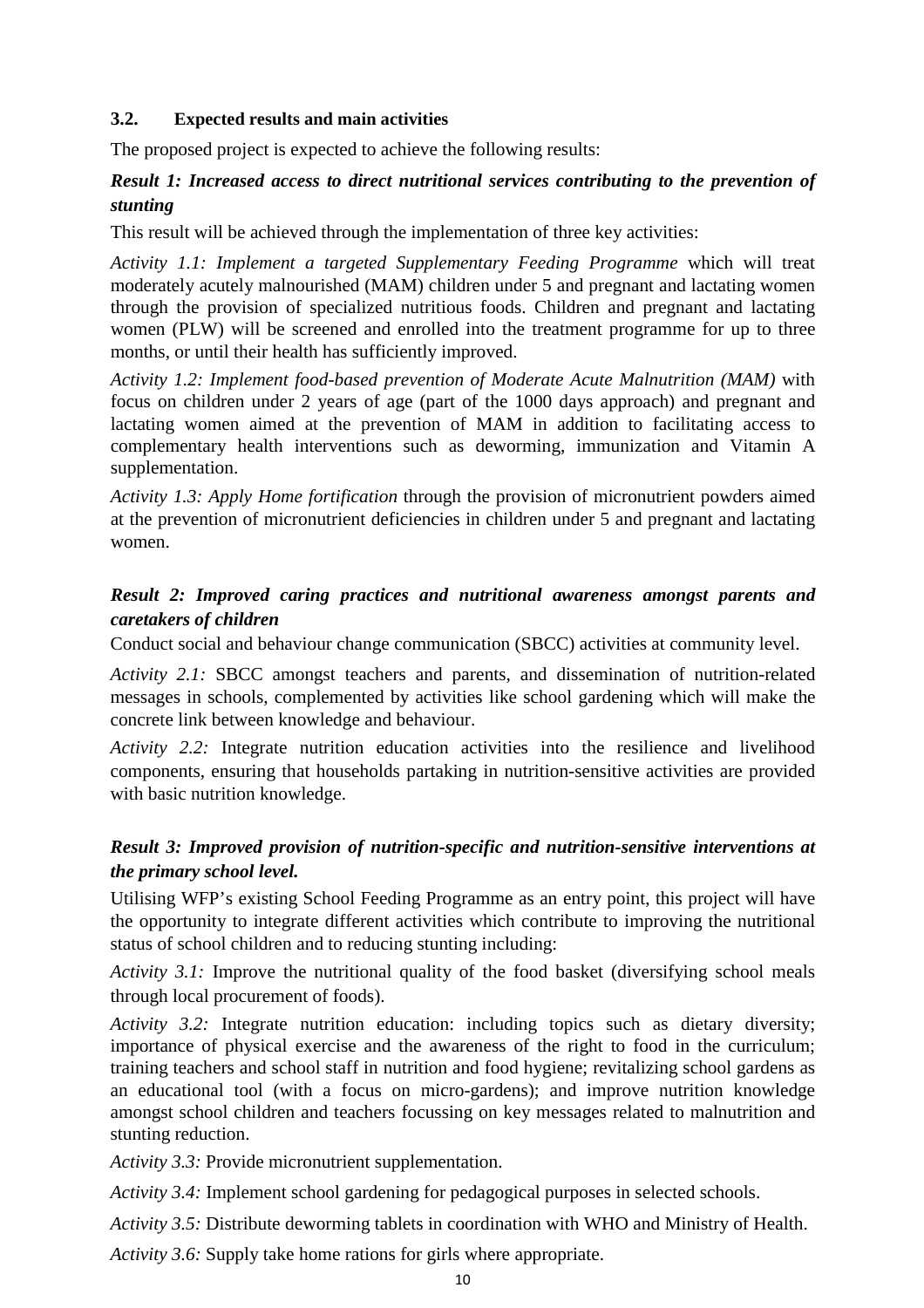*Activity 3.7*: Pilot Home-Grown School Feeding Program (HGSFP)

# *Result 4: Improved food security and diet diversification of selected households through productive safety net, asset creation programmes and behaviour change.*

Activities may comprise:

*Activity 4.1:* Implement cash for assets activities to improve resilience and nutrition through increased incomes and community assets in selected households.

*Activity 4.2:* Rehabilitate water harvesting structures.

*Activity 4.3:* Plant income generating and nutritious trees and plants.

*Activity 4.4:* Construct water and sanitation facilities in schools and health centres.

*Activity 4.5:* Contribute to land rehabilitation and cultivation addressing agricultural degradation.

*Activity 4.6:* Implement and integrate throughout all project activities community based capacity building components related to participatory planning, implementation and maintenance of community assets and income generation activities.

# *Result 5: Improved capacity of local communities, locality and state line ministries to plan and implement nutrition-specific and nutrition-sensitive activities.*

Community-based participatory planning will be used to help communities identify their main problems and design solutions. Capacity building will be provided to target beneficiaries, government line ministries and cooperating partners on monitoring and evaluation, behavioural change (nutrition, hygiene, gender), participatory planning and implementation of productive assets, post-harvest losses, and nutrition-sensitive school feeding activities.

| <b>Risks</b>                                                                                       | <b>Risk level</b> | <b>Mitigating measures</b>                                                                                                                                                                                                                                                                                                                                                               |
|----------------------------------------------------------------------------------------------------|-------------------|------------------------------------------------------------------------------------------------------------------------------------------------------------------------------------------------------------------------------------------------------------------------------------------------------------------------------------------------------------------------------------------|
|                                                                                                    | (H/M/L)           |                                                                                                                                                                                                                                                                                                                                                                                          |
| Reduced<br>support<br>from<br>the<br>Government to project activities/<br>food security            | H                 | The involvement of Federal and State<br>authorities in the elaboration and<br>implementation phase will ensure<br>commitment to provide support to the<br>project (in kind/logistic).                                                                                                                                                                                                    |
| Infectious disease outbreaks,<br>including Nile fever,<br>Chikungunya, Malaria and<br><b>COVID</b> | M                 | As possible implement disease<br>transmission awareness campaign and<br>take necessary hygiene and social<br>distancing measures. When required<br>modify implementation models, e.g.<br>unconditional cash advances, take home<br>rations for school feeding, smaller<br>groups for training and SBCC activities,<br>alternative channels for SBCC that<br>require less social contact. |
| High inflation rates for food and<br>non-food commodities including<br>fuel                        | H                 | Cash transfer values are adjusted to<br>reflect the targeted purchasing power for<br>PSN and SF girls THR transfer.                                                                                                                                                                                                                                                                      |

# **3.3. Risks and Assumptions**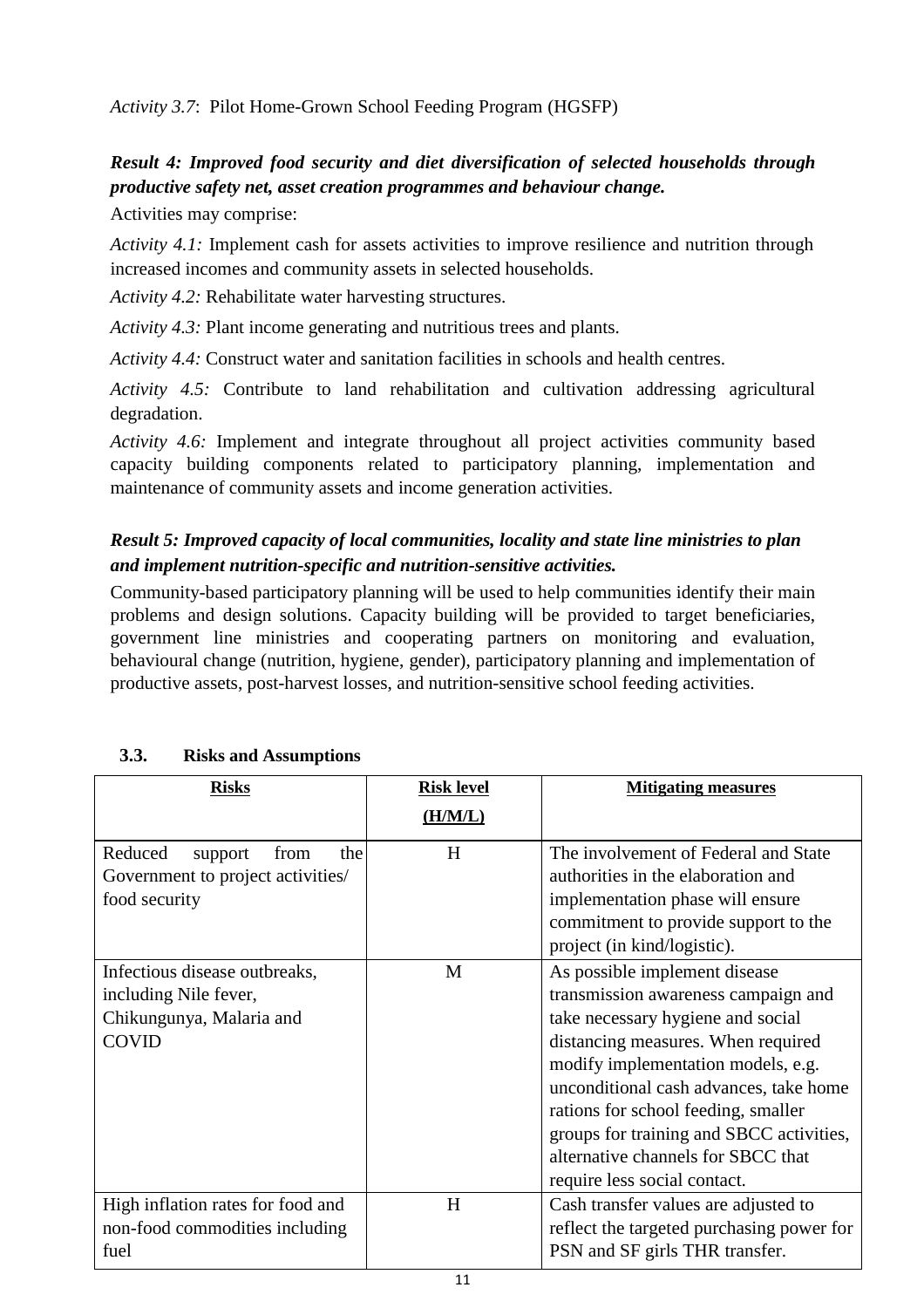|                                                                                                                                             |   | Logistics and FLA agreements with<br>transporters and cooperating partners are<br>put in place with clauses that deal with<br>the volatile exchange rate and inflation<br>and mitigate disruption of supply chain<br>and programme implementation. WFP<br>started importing fuel for its operations<br>and allocating fuel to CPs on cost<br>recovery basis. |
|---------------------------------------------------------------------------------------------------------------------------------------------|---|--------------------------------------------------------------------------------------------------------------------------------------------------------------------------------------------------------------------------------------------------------------------------------------------------------------------------------------------------------------|
| Conflict and Insecurity                                                                                                                     | M | Coordination and cooperation with<br>international actors, local NGOs,<br>community groups and leaders, as well<br>as the Government of Sudan will ensure<br>that the security situation is constantly<br>monitored in order to a) guarantee the<br>safety of the staff and beneficiaries and<br>b) comply with national security rules<br>and procedures.   |
| Drought/Floods                                                                                                                              | H | Increased focus on activities that<br>increase community resilience/early<br>warning.                                                                                                                                                                                                                                                                        |
| Disputes between Farmers and<br>Pastoralists: delay in project<br>implementation                                                            | L | More focus on awareness raising,<br>advocacy, mainstreaming of peace<br>building and conflict resolution<br>mechanisms in the natural resources and<br>livelihoods activities.                                                                                                                                                                               |
| <b>Cultural practices, Social Norms</b><br>and Taboos: effective targeting of<br>women will be impacted                                     | M | Advocacy and awareness raising;<br>selection of progressive staff for project<br>implementation.                                                                                                                                                                                                                                                             |
| Lack of Access to Communities:<br>Implementation and monitoring<br>exercises will be affected                                               | L | Use national NGOs - less likely to lose<br>access and do not need permits.                                                                                                                                                                                                                                                                                   |
| Communities reject programme<br>methodology: negative impact on<br>targeted locations                                                       | L | Prior to target selection, methodology<br>will be discussed with communities.                                                                                                                                                                                                                                                                                |
| Limited government ownership of<br>the multi-sectoral approach at<br>locality level: Negative impact on<br>applying the life cycle approach | L | Advocacy and awareness of the impact<br>of integrated programming at all levels<br>of government.                                                                                                                                                                                                                                                            |

The main **assumption** for the success of the project and its implementation is that EU and Implementing Partners have access to three States throughout the duration of the programme.

### **3.4. Cross-cutting issues**

*Gender equality:* gender equality considerations will be built into the detailed project design. Gender criteria will be considered in the selection of the personnel to be trained both at State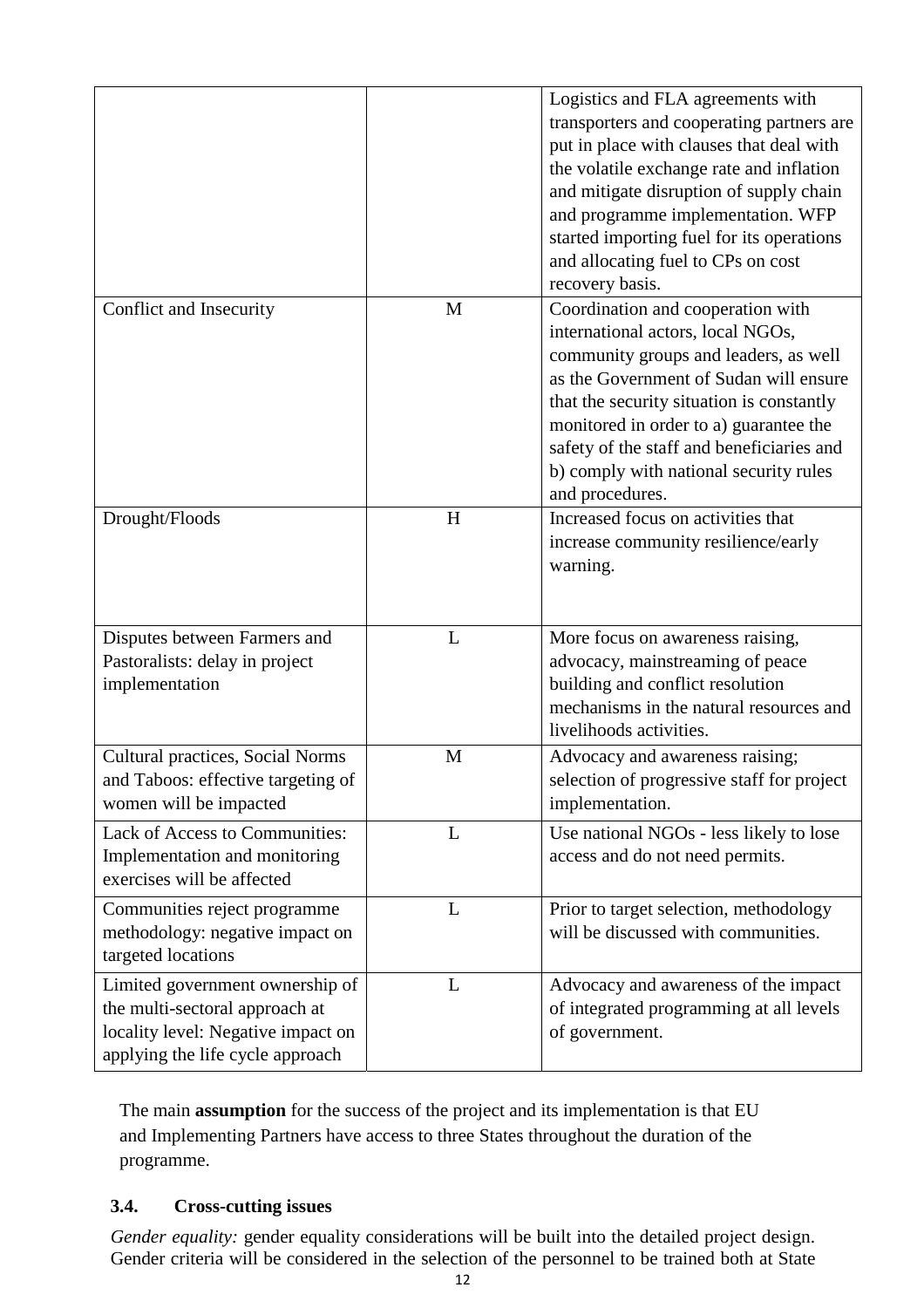and Federal level. Moreover, (improved) nutrition policies will address the food security and nutrition needs of vulnerable populations, including women*.* In general, assistance will be given mostly through women, who are responsible for the wellbeing of children and family members. Female heads of households will be given priority to receive assistance.

*Social inclusion*: this issue will be consistently mainstreamed and addressed by the project activities. In this regard, the project will adopt a community-based participatory planning approach that is expected to ensure that the needs of different stakeholders are taken into account, and particularly that potential barriers to the equitable access to food of vulnerable groups are identified and adequately addressed.

*Good governance:* this issue is addressed by the project activities, in particular at national and local government level, by improving the managerial and organizational structures, i.e., behavioural change, participatory planning and implementation of productive assets preventing stunting by training managers and officers. This aims at improving the accountability, efficiency and effectiveness of the actions tackling malnutrition and food security.

*Environment and cultural heritage:* any infrastructure rehabilitated or constructed under the Action will adhere to international best practices and adhere and respect local and traditional construction techniques and designs.

*Conflict prevention*: better planning and implementation capacities of national plans on food security and malnutrition, along with more sources of income for vulnerable communities, is expected to reduce potential conflicts over land and natural resource control between different communities.

# **3.5. Stakeholders**

### **The stakeholders for nutrition activities include:**

Primary beneficiaries: Pregnant and Lactating Women, Children under 5 and their households;

Secondary beneficiaries: Health Centres' staff; Schoolchildren; School staff; Farmers; the Federal Ministry of Health; State Nutrition Directorates of the States of Red Sea, Kassala and Geradef; Community Health Mobilizers; NGOs at States level, WHO and UNICEF.

### **The stakeholders for the school related activities:**

The schoolchildren and particularly schoolgirls, parents, teachers and school staff, farmer communities in the neighbourhood of schools, the Federal and State Ministry of Education, the Federal and State Ministry of Health, WHO and UNICEF.

### **The stakeholders for the farmers to market activities include:**

The Federal Ministry of Agriculture and Irrigation, Federal Ministry of Water and Electricity, farmers associations in Red Sea, Kassala and Geradef States and especially women in farmers associations, Ministry of Environment and Physical Development Higher Council for Environment and Natural Resources, FAO, UNDP, IFAD, NGOs at the level the three States.

### **The stakeholders for the resilience include:**

The Federal Ministry of Environment, Forestry and Physical Development, Federal Ministry of Water and Electricity, farmers associations in Red Sea, Kassala and Geradef States and especially women in farmers associations, Ministry of Environment and Physical Development Higher Council for Environment and Natural Resources, FAO, UNDP, UNEP, NGOs at the level the three States.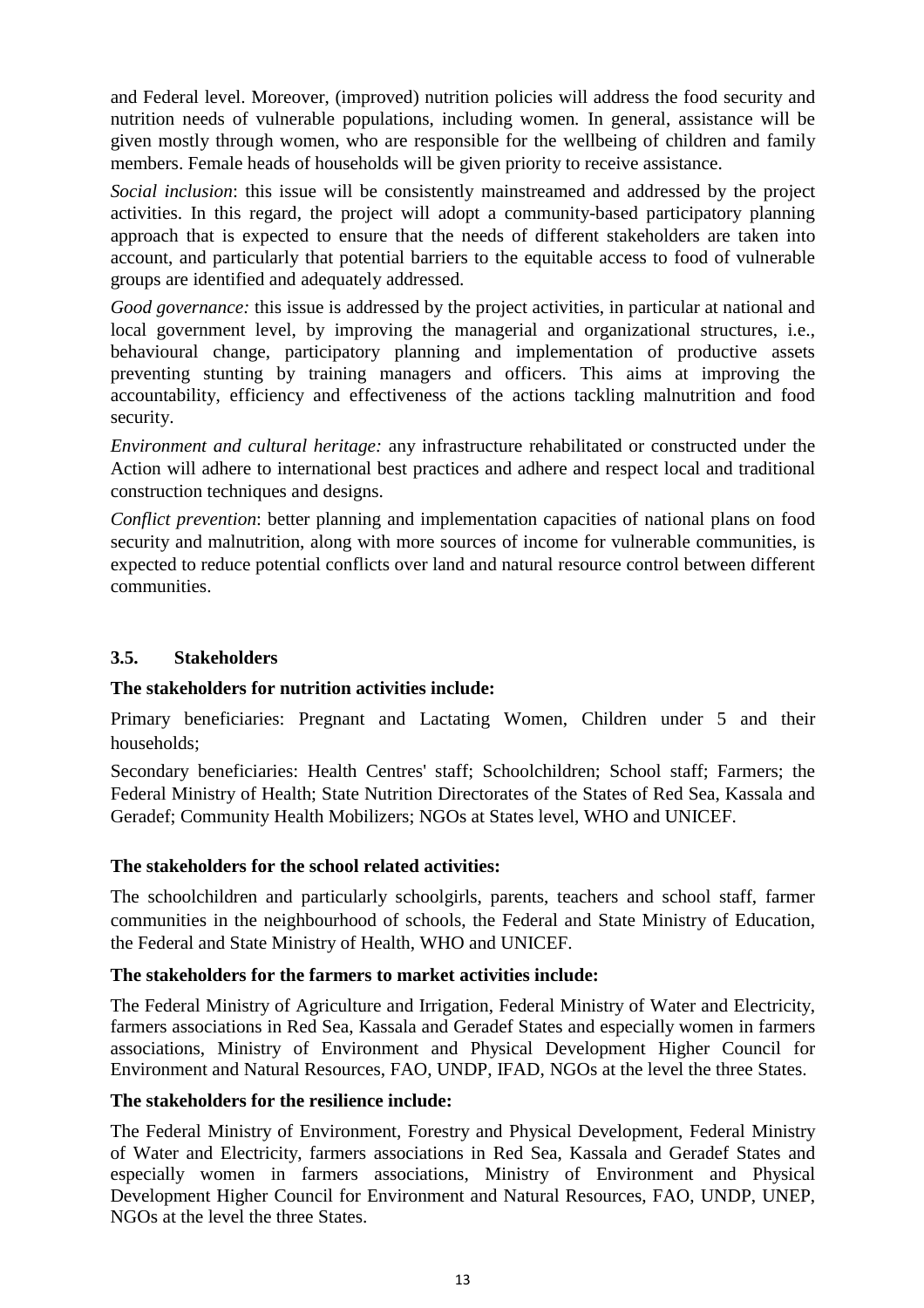# **4. IMPLEMENTATION ISSUES**

# **4.1. Financing agreement**

It is not foreseen to conclude a Financing Agreement with the partner country for the implementation of the Action.

## **4.2. Indicative operational implementation period**

The implementation period will begin from the date of signature by the last party of the first contract implementing this Action, or from the earliest starting date of implementation period at contract level in case of retroactive financing, whichever occurs first, and will last until the 31/12/2024. This operational implementation period will be followed by a liquidation period of 18 months which will end on the 30/06/2026.

For each of the objectives indicated in the present action document there will be an inception phase in order, among others, to further define baselines and targets and to refine the indicators.

### **4.3. Implementation components and modules**

The envisaged implementation modality is Indirect Management through the conclusion of a PAGODA Delegation Agreement with WFP. This organisation has a long-standing presence and expertise in Sudan, with 17 offices and around 1000 personnel, and has a distinct advantage in the fields covered by this action, particularly in relation to activities aimed at fighting hunger and stunting, enhancing standards of nutrition of IDPs, refugees and resident communities.

|                                                                                                                                                                             | EU           | WFP        | <b>Total</b>  |
|-----------------------------------------------------------------------------------------------------------------------------------------------------------------------------|--------------|------------|---------------|
|                                                                                                                                                                             | contribution |            |               |
| Result 1: Increased access to direct<br>nutritional services for the prevention of<br>stunting                                                                              | 3 074 000    | 6 700 000  | 9 774 000     |
| Result 2: Improved caring practices and<br>nutritional awareness amongst parents and<br>caretakers of children                                                              | 3 224 000    |            | 3 2 2 4 0 0 0 |
| Result 3: Improved provision of nutrition<br>specific and nutrition sensitive interventions<br>at the primary school level                                                  | 7938000      | 5 202 260  | 13 140 260    |
| Result 4: Improved food security and diet<br>diversification of<br>selected<br>households<br>through productive safety net, asset creation<br>programs and behaviour change | 10,664,000   | 16 500 000 | 27 164 000    |
| Result 5: Improved capacity of local<br>communities, locality and state line<br>ministries to plan and implement nutrition<br>specific and nutrition sensitive activities   | 400 000      | 400 000    | 800 000       |

# **4.4. Indicative budget** (amounts in EUR)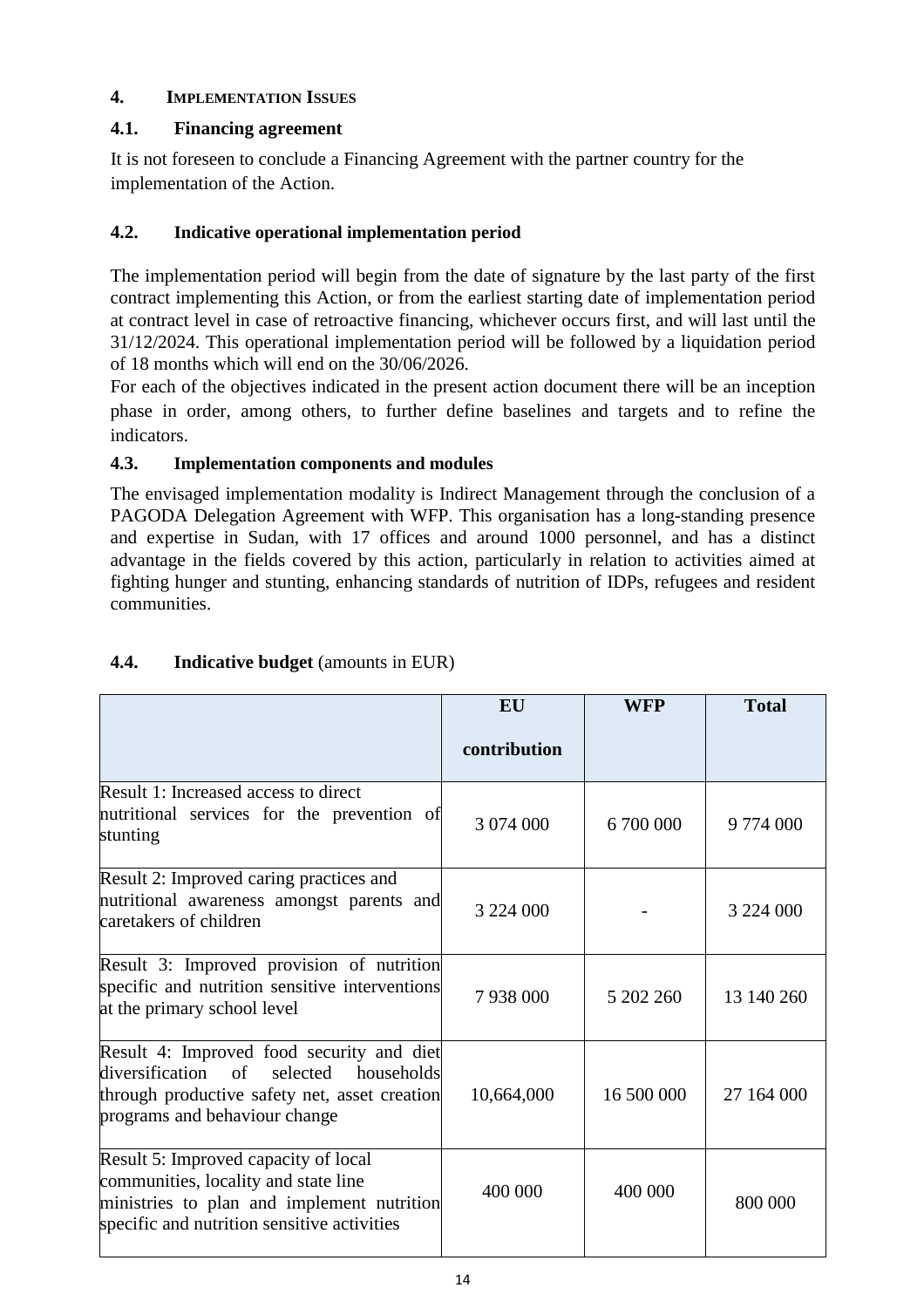| <b>Total</b>                 | 26 000 000 | 28 802 260 | 54 802 260 |
|------------------------------|------------|------------|------------|
| Monitoring, Evaluation/Audit | 500 000    |            | 500 000    |
| Communication and Visibility | 200 000    |            | 200 000    |

### **4.5. Evaluation and audit**

Ad hoc audits or expenditure verification assignments could be contracted by the European Commission. Audits and expenditure verification assignments will be carried out in conformity with the risk analysis in the frame of the yearly Audit Plan exercise conducted by the European Commission. Evaluation and audit assignments will be implemented through service contracts; making use of one of the Commission's dedicated framework contracts or alternatively through the competitive negotiated procedure or the single tender procedure. A mid-term review of the project will be conducted between 18 and 22 months after the beginning of the implementation.

### **4.6. Communication and visibility**

Communication and visibility of the EU is a legal obligation for all external actions funded by the EU. This action shall contain communication and visibility measures which shall be based on a specific Communication and Visibility Plan of the Action, to be elaborated at the start of implementation.

In terms of legal obligations on communication and visibility, the measures shall be implemented by the Commission, the partner countries and entrusted entities. Appropriate contractual obligations shall be entered into the Agreements concluded by the Commission with the entrusted entities and the partner countries.

The Communication and Visibility Manual for European Union External Action shall be used to establish the Communication and Visibility Plan of the Action and the appropriate contractual obligations.

A **logical framework** showing targets and indicators is attached.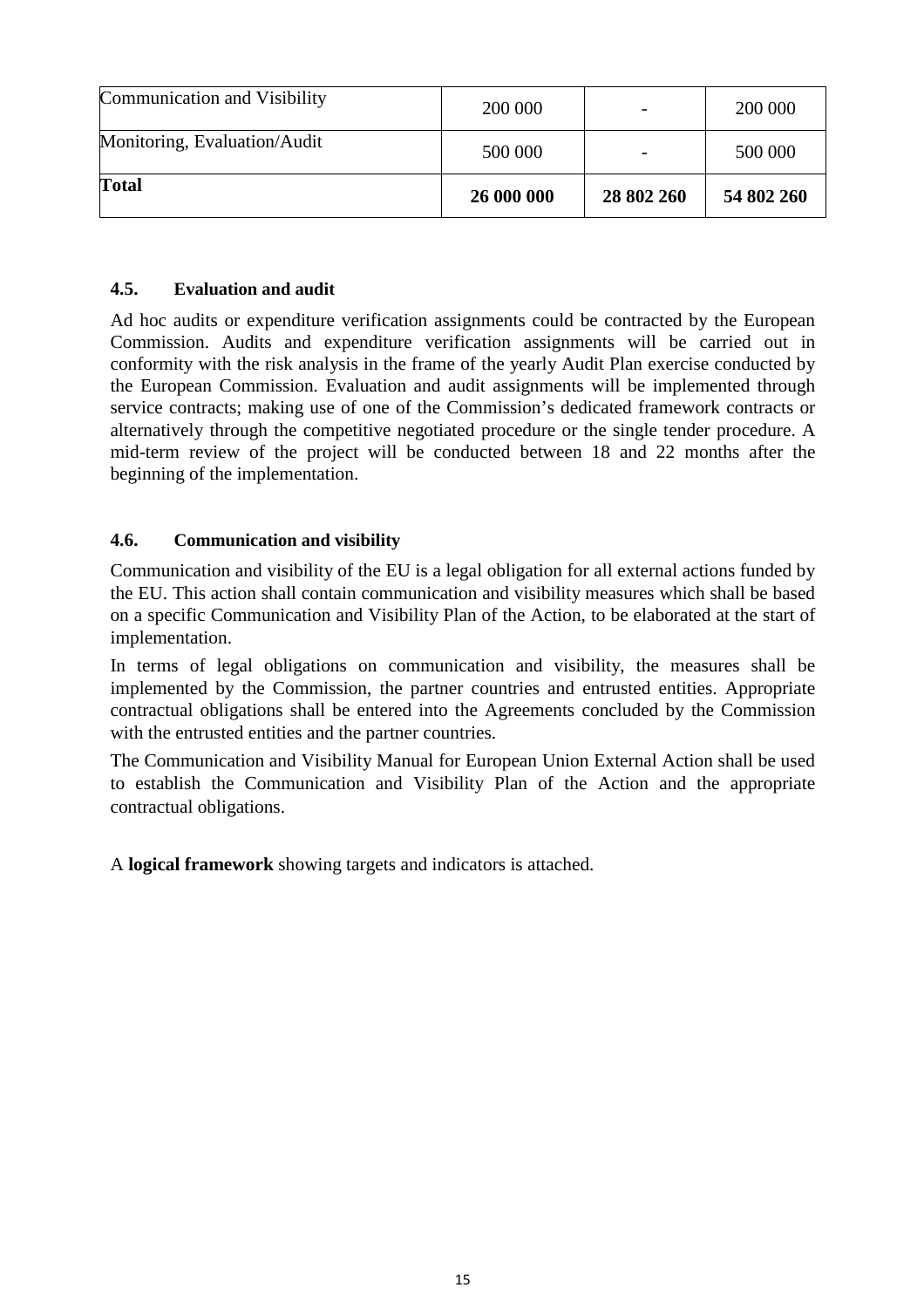| <b>EU Trust Fund Strategy</b>                                                                                                                                                                                                                                                                                                                          | Valletta Action Plan                                                                                                                                                                                                                                                                                                                                                                                                                                                                                                                                                                                                                                                                                                                                                                                                                                                                                                                                                                      | <b>United Nations Sustainable Development Goals</b>                                                                                                                                                                                                                                                                                                                                                                                                                                                                                                                                                                                                                                                                                                                                                                                                                                                                                                                                                                                                                                                                                                                                                                                   |
|--------------------------------------------------------------------------------------------------------------------------------------------------------------------------------------------------------------------------------------------------------------------------------------------------------------------------------------------------------|-------------------------------------------------------------------------------------------------------------------------------------------------------------------------------------------------------------------------------------------------------------------------------------------------------------------------------------------------------------------------------------------------------------------------------------------------------------------------------------------------------------------------------------------------------------------------------------------------------------------------------------------------------------------------------------------------------------------------------------------------------------------------------------------------------------------------------------------------------------------------------------------------------------------------------------------------------------------------------------------|---------------------------------------------------------------------------------------------------------------------------------------------------------------------------------------------------------------------------------------------------------------------------------------------------------------------------------------------------------------------------------------------------------------------------------------------------------------------------------------------------------------------------------------------------------------------------------------------------------------------------------------------------------------------------------------------------------------------------------------------------------------------------------------------------------------------------------------------------------------------------------------------------------------------------------------------------------------------------------------------------------------------------------------------------------------------------------------------------------------------------------------------------------------------------------------------------------------------------------------|
| Four main areas of intervention                                                                                                                                                                                                                                                                                                                        | Five priority domains, and 16 initiatives                                                                                                                                                                                                                                                                                                                                                                                                                                                                                                                                                                                                                                                                                                                                                                                                                                                                                                                                                 | 17 goals                                                                                                                                                                                                                                                                                                                                                                                                                                                                                                                                                                                                                                                                                                                                                                                                                                                                                                                                                                                                                                                                                                                                                                                                                              |
|                                                                                                                                                                                                                                                                                                                                                        | 1) Development benefits of migration and addressing root causes of<br>irregular migration and forced displacement                                                                                                                                                                                                                                                                                                                                                                                                                                                                                                                                                                                                                                                                                                                                                                                                                                                                         | End poverty in all its forms everywhere<br>End hunger, achieve food security and improved nutrition and<br>(2)                                                                                                                                                                                                                                                                                                                                                                                                                                                                                                                                                                                                                                                                                                                                                                                                                                                                                                                                                                                                                                                                                                                        |
| economic<br>Greater<br>1)<br>and<br>employment opportunities<br>Strengthening resilience of<br>2)                                                                                                                                                                                                                                                      | enhance employment opportunities and revenue-generating activities<br>link relief, rehabilitation and development in peripheral and most<br>vulnerable areas<br>3.<br>operationalise the African Institute on Remittances<br>4.<br>facilitate responsible private investment and boost trade                                                                                                                                                                                                                                                                                                                                                                                                                                                                                                                                                                                                                                                                                              | promote sustainable agriculture<br>Ensure healthy lives and promote well-being for all at all ages<br>3)<br>Ensure inclusive and equitable quality education and promote lifelong<br>4)<br>learning opportunities for all<br>Achieve gender equality and empower all women and girls<br>5)                                                                                                                                                                                                                                                                                                                                                                                                                                                                                                                                                                                                                                                                                                                                                                                                                                                                                                                                            |
| communities and in particular<br>the most vulnerable, as well as<br>refugees and displaced people<br>3)<br>Improved<br>migration<br>management in countries<br>of<br>origin and transit<br>4) Improved<br>governance<br>and<br>conflict<br>prevention,<br>and<br><sub>of</sub><br>reduction<br>forced<br>displacement<br>irregular<br>and<br>migration | 2) Legal migration and mobility<br>double the number of Erasmus scholarships<br>5.<br>pool offers for legal migration<br>6.<br>organise workshops on visa facilitation<br>3) Protection and asylum<br>Regional Development and Protection Programmes<br>8.<br>9.<br>improve the quality of the asylum process<br>10. improve resilience, safety and self-reliance of refugees in camps and host<br>communities<br>Prevention of and fight against irregular migration, migrant smuggling<br>and trafficking of human beings<br>11. national and regional anti-smuggling and anti-trafficking legislation,<br>policies and action plans<br>12. strengthen institutional capacity to fight smuggling and trafficking<br>13. pilot project in Niger<br>14. information campaigns<br>Return, readmission and reintegration<br>5)<br>15. strengthen capacity of countries of origin to respond to readmission<br>applications<br>16. support reintegration of returnees into their communities | Ensure availability and sustainable management of water and<br>6)<br>sanitation for all<br>Ensure access to affordable, reliable, sustainable and modern energy<br>7)<br>for all<br>Promote sustained, inclusive and sustainable economic growth, full<br>8)<br>and productive employment and decent work for all<br>Build resilient infrastructure, promote inclusive and sustainable<br>9)<br>industrialisation and foster innovation<br>10) Reduce inequality within and among countries<br>11) Make cities and human settlements inclusive, safe, resilient and<br>sustainable<br>12) Ensure sustainable consumption and production patterns<br>13) Take urgent action to combat climate change and its impacts<br>14) Conserve and sustainably use the oceans, seas and marine resources<br>for sustainable development<br>15) Protect, restore and promote sustainable use of terrestrial ecosystems,<br>sustainably manage forests, combat desertification, and halt and<br>reverse land degradation and halt biodiversity loss<br>16) Promote peaceful and inclusive societies for sustainable development,<br>provide access to justice for all and build effective, accountable and<br>inclusive institutions at all levels |
|                                                                                                                                                                                                                                                                                                                                                        |                                                                                                                                                                                                                                                                                                                                                                                                                                                                                                                                                                                                                                                                                                                                                                                                                                                                                                                                                                                           | 17) Strengthen the means of implementation and revitalise the global<br>partnership for sustainable development                                                                                                                                                                                                                                                                                                                                                                                                                                                                                                                                                                                                                                                                                                                                                                                                                                                                                                                                                                                                                                                                                                                       |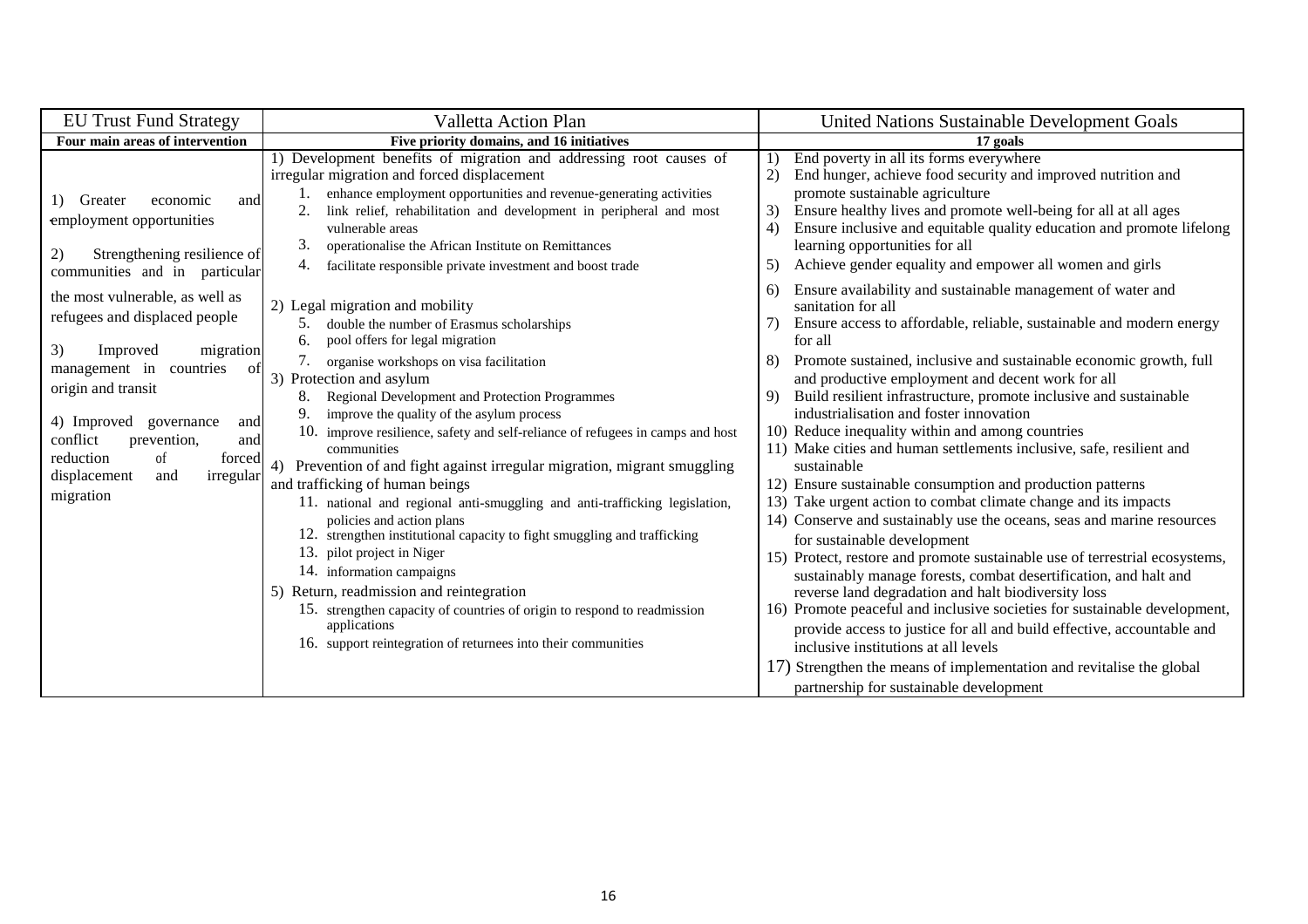# **INDICATIVE LOGFRAME MATRIX OF THE PROJECT**

The activities, the expected outputs and all the indicators, targets and baselines included in the logframe matrix are indicative and may be updated during the implementation of the action without an amendment to the action document. The indicative logframe matrix will evolve during the lifetime of the action: new lines will be added for listing the activities as well as new columns for intermediary targets (milestones) when it is relevant and for reporting purpose on the achievement of results as measured by indicators.

Please note that baselines and indicators will be further defined during the inception phase.

|                      | <b>Results chain</b>                                                                                                                                                                                                                                           | <b>Indicators</b>                                                                                                                                                                                                                    | <b>Baseline</b><br>(incl. reference year)                                      | <b>Current</b><br>value<br><b>Reference date</b>                                        | <b>Targets</b><br>(incl. reference year)                                          | <b>Sources and</b><br>means of<br>verification                                                                                                                                              | <b>Assumptions</b> |
|----------------------|----------------------------------------------------------------------------------------------------------------------------------------------------------------------------------------------------------------------------------------------------------------|--------------------------------------------------------------------------------------------------------------------------------------------------------------------------------------------------------------------------------------|--------------------------------------------------------------------------------|-----------------------------------------------------------------------------------------|-----------------------------------------------------------------------------------|---------------------------------------------------------------------------------------------------------------------------------------------------------------------------------------------|--------------------|
| Overall<br>Objective | Contribute to enhance the<br>ability of women and<br>children in the States of Red<br>Sea, Kassala and Gedaref to<br>lead socially and<br>economically productive<br>lives, and in doing so<br>strengthen their resilience<br>and that of their<br>communities | prevalence of<br>moderate or<br>severe food<br>insecurity in the<br>population,<br>stunting<br>prevalence<br>among children<br>$<$ 5 years of age<br>anaemia of<br>women of<br>reproductive age<br>prevalence of<br>low-birth weight | Will be based on<br>baseline study to be<br>produced during<br>inception phase | Will be based<br>on baseline<br>study to be<br>produced<br>during<br>inception<br>phase | Will be based on<br>baseline study to<br>be produced<br>during inception<br>phase | Project baseline<br>and post<br>implementation<br>reports<br>Reports from<br>concerned line<br>Ministries and<br>stakeholders<br>WFP and other<br>international<br>Organisations<br>reports |                    |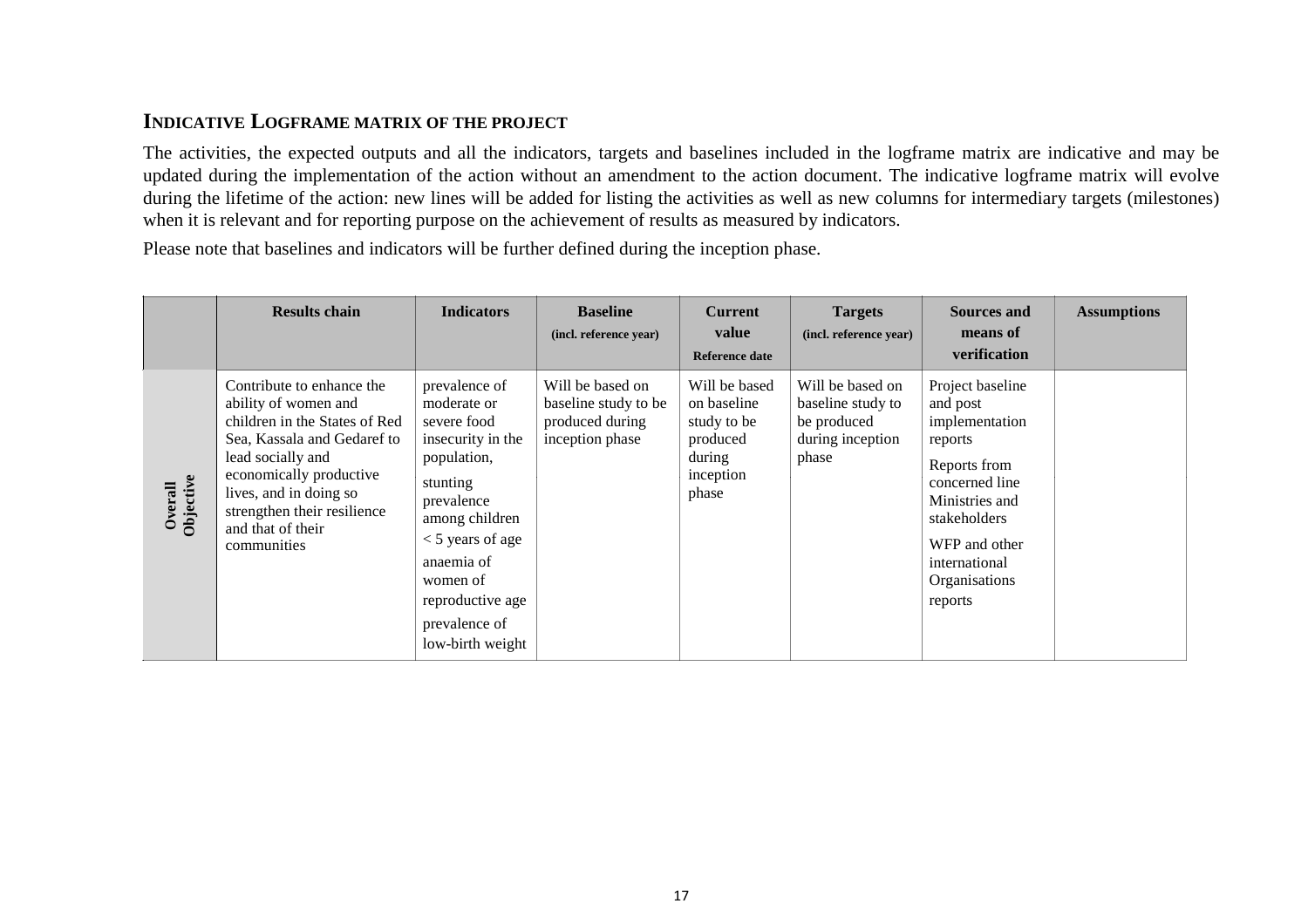| Specific Objective(s)<br>Outcome(s) | To improve the nutritional<br>and food security status of<br>women and children in<br>vulnerable households<br>including refugees in and out<br>of the camps of<br>targeted localities in the<br>States of Red Sea, Kassala<br>and Gedaref through<br>nutrition-specific and<br>nutrition-sensitive<br>interventions | % of infants 0-6<br>months fed<br>exclusively with<br>breast milk<br>Minimum<br>Dietary<br>Diversity of<br>Women<br>Minimum<br>Dietary<br>Diversity of<br>children 6-23<br>months               |  | Project baseline<br>and post<br>implementation<br>reports<br>Project progress<br>report<br>Periodical report<br>from the targeted<br>Ministries                                      | State and national<br>government are<br>committed to<br>support the<br>development and<br>implementation of<br>policies to reduce<br>stunting and<br>malnutrition,<br>State and non-<br>state actors are<br>committed to<br>participate in<br>planning and<br>implementation of<br>state food security<br>and malnutrition<br>plans. |
|-------------------------------------|----------------------------------------------------------------------------------------------------------------------------------------------------------------------------------------------------------------------------------------------------------------------------------------------------------------------|-------------------------------------------------------------------------------------------------------------------------------------------------------------------------------------------------|--|--------------------------------------------------------------------------------------------------------------------------------------------------------------------------------------|--------------------------------------------------------------------------------------------------------------------------------------------------------------------------------------------------------------------------------------------------------------------------------------------------------------------------------------|
| Outputs                             | 1. Increased access to direct<br>nutritional services<br>contributing to the<br>prevention of stunting                                                                                                                                                                                                               | <b>MAM</b> treatment<br>recovery rate<br>(% )<br>coverage of<br>Multiple micro-<br>nutrition<br>supplements<br>Vitamin A<br>supplementation<br>coverage among<br>children 6-59<br>months of age |  | Project baseline<br>and Project<br>Progress and final<br>reports<br>Reports from<br>cooperating<br>partners<br>WFP monitoring<br>reports<br>Cross-sectional<br>surveys<br>KAP survey | Availability of<br>competent staff<br>at state<br>and<br>federal level to<br>provide<br>technical<br>supports to<br>the<br>members of the<br>institutional<br>framework<br>Adequate<br>human<br>resources<br>available<br>to<br>participate<br>in<br>the training/TA<br>activities<br>Trained<br>members of the<br>institutional     |

18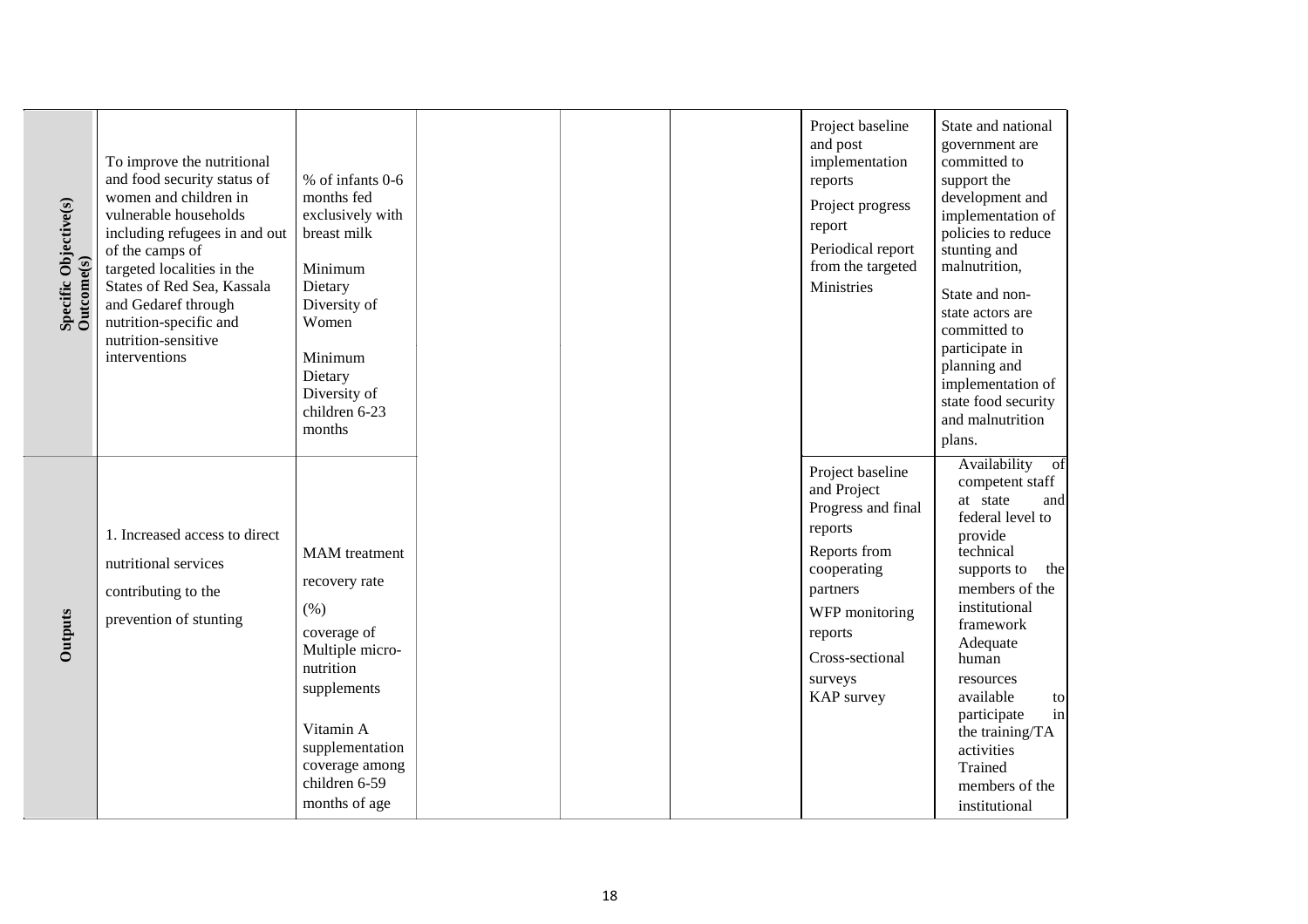|                              |                   |  |  | framework will                   |
|------------------------------|-------------------|--|--|----------------------------------|
| 2. Improved caring           | Consumption       |  |  | not relocated to                 |
| practices and nutritional    | Score for         |  |  | another state or                 |
| awareness amongst parents    | Nutrition         |  |  | another                          |
| and caretakers of children   | Increased % of    |  |  | department                       |
|                              | caregivers        |  |  | within the state<br><b>State</b> |
|                              | receiving 3 key   |  |  |                                  |
|                              | messages          |  |  | government<br>will provide all   |
|                              | Increased         |  |  | the<br>required                  |
|                              | number of         |  |  | resources<br>for                 |
|                              | caregivers who    |  |  | sustaining<br>the                |
|                              | are               |  |  | activities of the                |
|                              | knowledgeable     |  |  | food security                    |
|                              | on MNPs           |  |  | and                              |
|                              | Increased use     |  |  | malnutrition in                  |
|                              | of home           |  |  | the state by the                 |
|                              | fortification for |  |  | of<br>end<br>the                 |
|                              | Vitamin A         |  |  | project cycle                    |
|                              | Increased         |  |  | Office space                     |
|                              | number if         |  |  | will be offered                  |
|                              | households        |  |  | by federal and                   |
|                              | consuming         |  |  | state                            |
|                              | iodized salt      |  |  | government for                   |
|                              |                   |  |  | the<br>project                   |
|                              |                   |  |  | activities                       |
|                              |                   |  |  |                                  |
| 3. Improved provision of     | Inclusion of      |  |  |                                  |
| nutrition sensitive          | nutrition         |  |  |                                  |
| interventions at the primary | education in the  |  |  |                                  |
| school level                 | school            |  |  |                                  |
|                              | curriculum        |  |  |                                  |
|                              | number of         |  |  |                                  |
|                              | schools with      |  |  |                                  |
|                              | school gardens    |  |  |                                  |
|                              | for educational   |  |  |                                  |
|                              | purposes          |  |  |                                  |
|                              | number of         |  |  |                                  |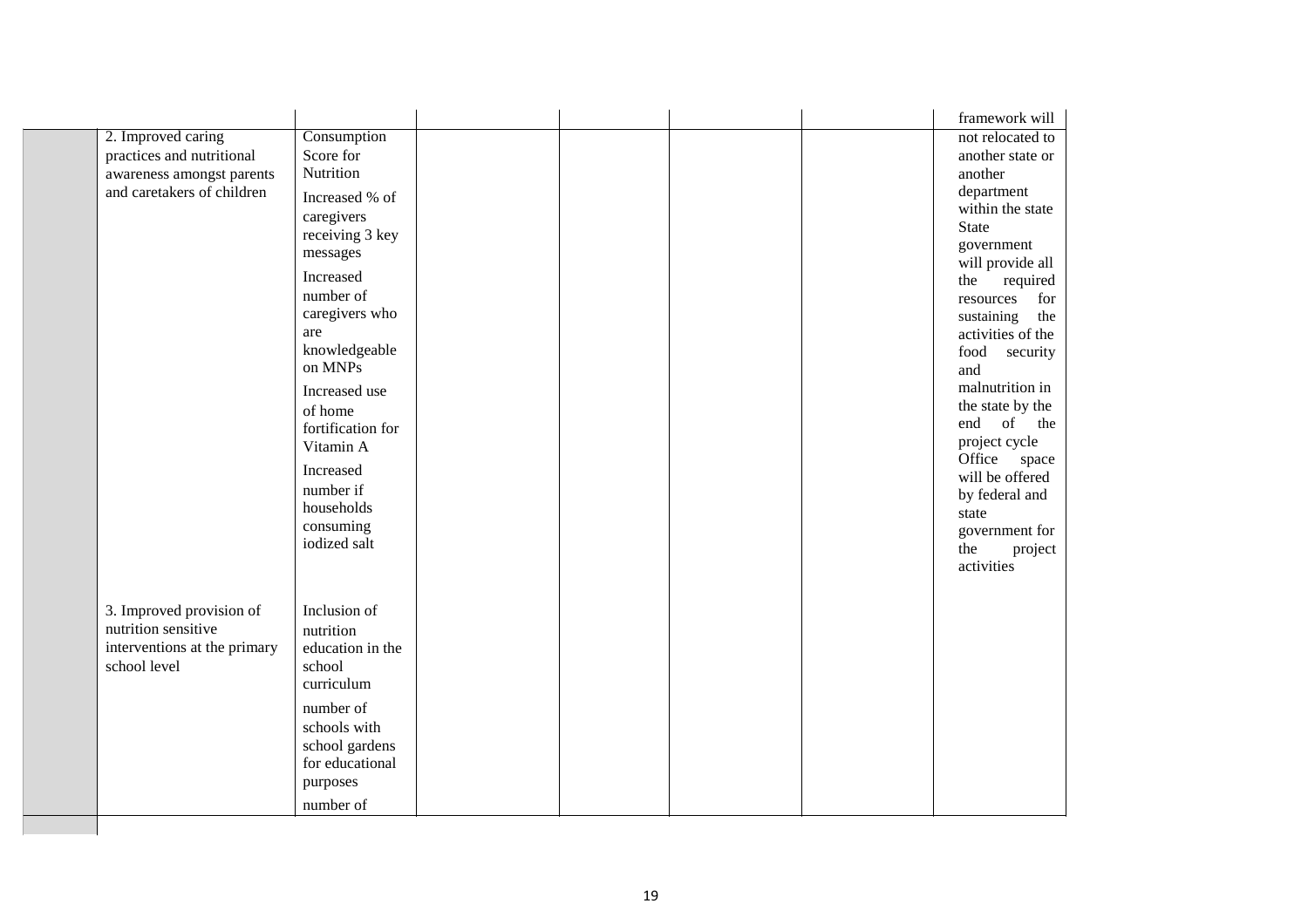|                                                              | schools with<br><b>WASH</b> facilities |  |  |  |
|--------------------------------------------------------------|----------------------------------------|--|--|--|
|                                                              | coverage of                            |  |  |  |
|                                                              | school - age                           |  |  |  |
|                                                              | children that                          |  |  |  |
|                                                              | received                               |  |  |  |
|                                                              | deworming<br>treatment.                |  |  |  |
|                                                              |                                        |  |  |  |
|                                                              |                                        |  |  |  |
|                                                              | number of                              |  |  |  |
| 4. Improved access to food<br>and dietary diversification of | community                              |  |  |  |
| women and children from                                      | assets restored                        |  |  |  |
| vulnerable households                                        | or maintained.                         |  |  |  |
| through productive safety                                    |                                        |  |  |  |
| net, asset creation programs                                 |                                        |  |  |  |
| and behaviour change                                         |                                        |  |  |  |
|                                                              |                                        |  |  |  |
|                                                              |                                        |  |  |  |
| 5. Improved capacity of                                      | number of                              |  |  |  |
| local communities, locality                                  | integrated<br>nutrition                |  |  |  |
| and state line ministries to                                 | sensitive plan                         |  |  |  |
| plan and implement<br>nutrition specific and                 | developed by                           |  |  |  |
| nutrition sensitive activities.                              | communities                            |  |  |  |
|                                                              | number of                              |  |  |  |
|                                                              | persons trained                        |  |  |  |
|                                                              | on the job on                          |  |  |  |
|                                                              | assessing,<br>identifying,             |  |  |  |
|                                                              | designing,                             |  |  |  |
|                                                              | delivering,                            |  |  |  |
|                                                              | monitoring and                         |  |  |  |
|                                                              |                                        |  |  |  |
|                                                              |                                        |  |  |  |
|                                                              |                                        |  |  |  |